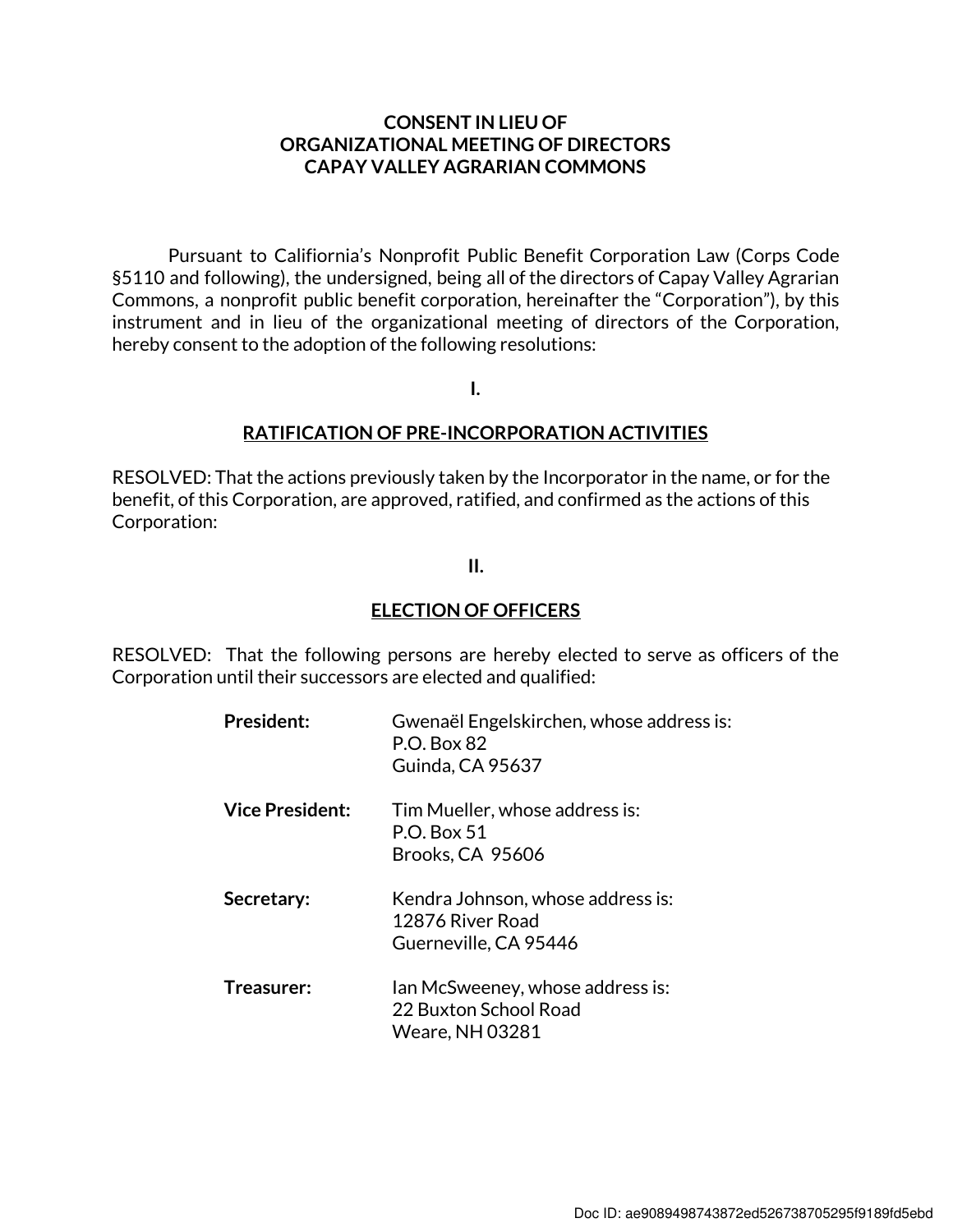#### III.

#### TAX EXEMPT STATUS

RESOLVED: That the Corporation shall apply for recognition as an organization exempt from federal income taxation under Section 501(c)(2) of the Internal Revenue Code of 1986, as amended, as part of a group exemption filed by Agrarian Land Trust, its central organization, on behalf of the Corporation and other nonprofit Section 501(c)(2) title-holding corporations affiliated with Agrarian Land Trust;

RESOLVED FURTHER: That the officers of the Corporation are hereby authorized and directed to coordinate with Agrarian Land Trust in its application with the Internal Revenue Service for a Group Tax Exemption on behalf of the Corporation and other nonprofit Section 501(c)(2) title-holding corporations affiliated with Agrarian Land Trust, including but limited to the provision of such information determined necessary by Agrarian Land Trust for such application, to ensure this Corporation will obtain tax exempt status under Section 501(c)(2) of the Internal Revenue Code.

#### IV.

#### ADOPTION OF BYLAWS

RESOLVED: That the Bylaws attached as Exhibit A is approved and adopted as the Bylaws of the Corporation; and

RESOLVED FURTHER: That the incorporating attorney, Cameron Rhudy, is directed to detach the Bylaws referred to above, sign and date them certifying that the bylaws were adopted, and file it with the Corporation's records.

V.

#### DESIGNATION OF CORPORATION ADDRESS

RESOLVED: That the initial physical address and mailing address of the Corporation is as follows:

Address: 1428 Franklin Street Oakland, CA 94612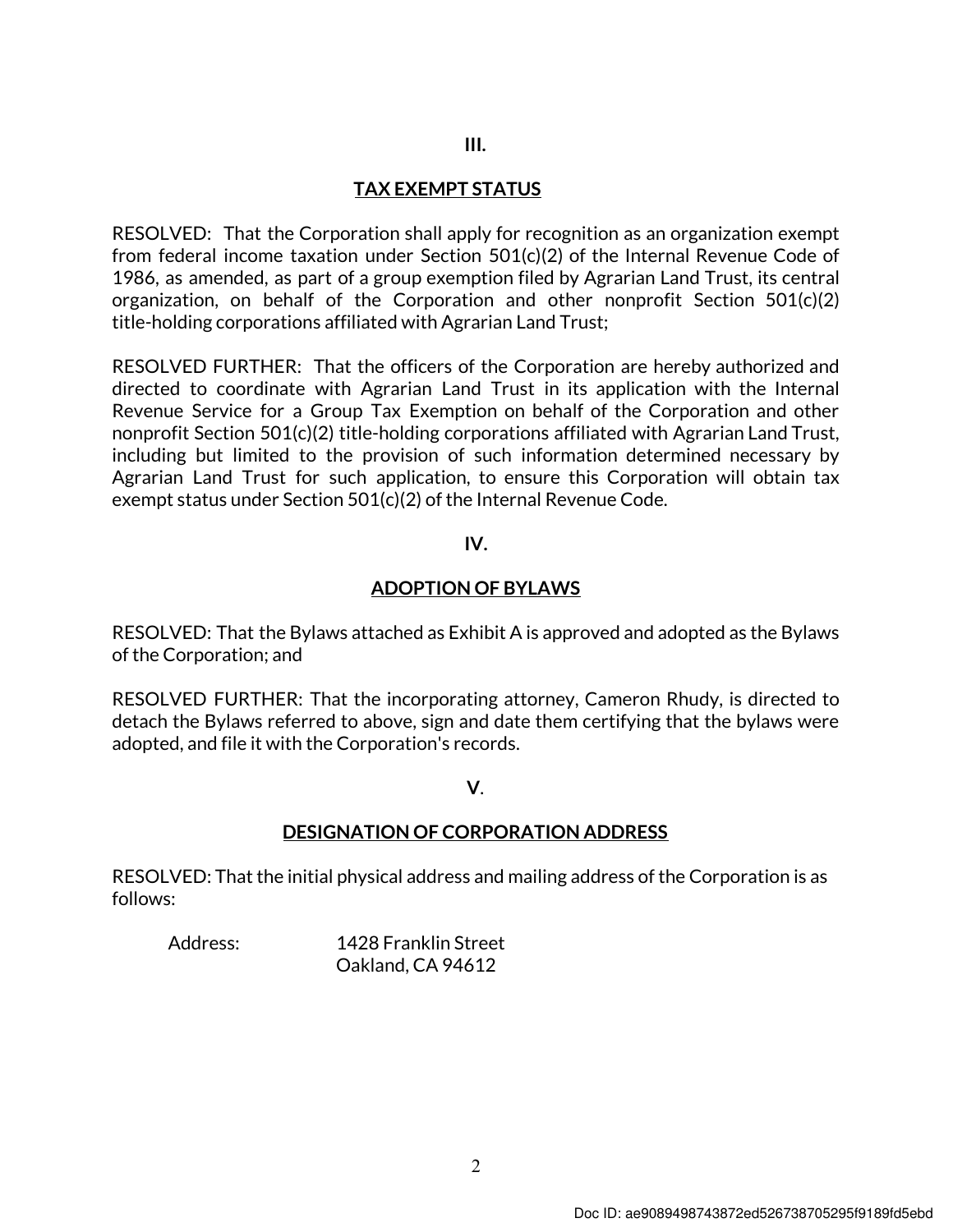#### VI.

#### LICENSES, PERMITS, ETC.

RESOLVED: That officers of the Corporation, or any of them, are authorized and directed to apply for and obtain in the name of the Corporation all licenses, permits, and authorizations required under any laws or regulations affecting the operations of the Corporation and to take all other steps necessary for the Corporation to comply with all federal, state, and municipal tax laws and applicable federal and state worker's compensation and industrial insurance laws.

Date Signed: \_\_\_\_\_\_\_\_\_\_\_\_\_\_\_\_\_ \_\_\_\_\_\_\_\_\_\_\_\_\_\_\_\_\_\_\_\_\_\_\_\_\_\_\_\_\_\_\_\_\_\_\_\_\_\_ 07 / 17 / 2020

 $2\pi$ 

Gwenaël Engelskirchen, Director

Kendra Johnson, Director

Ian McSweeney, Director

Tim Mueller, Director

Paul Muller, Director

Darten,

Thomas Nelson, Director

Date Signed: \_\_\_\_\_\_\_\_\_\_\_\_\_\_\_\_\_ \_\_\_\_\_\_\_\_\_\_\_\_\_\_\_\_\_\_\_\_\_\_\_\_\_\_\_\_\_\_\_\_\_\_\_\_\_\_ 07 / 08 / 2020

Date Signed: \_\_\_\_\_\_\_\_\_\_\_\_\_\_\_\_\_ \_\_\_\_\_\_\_\_\_\_\_\_\_\_\_\_\_\_\_\_\_\_\_\_\_\_\_\_\_\_\_\_\_\_\_\_\_\_ 07 / 15 / 2020

10 / 12 / 2020

Date Signed:

Date Signed: \_\_\_\_\_\_\_\_\_\_\_\_\_\_\_\_\_ \_\_\_\_\_\_\_\_\_\_\_\_\_\_\_\_\_\_\_\_\_\_\_\_\_\_\_\_\_\_\_\_\_\_\_\_\_\_ 07 / 12 / 2020

Date Signed: 07 / 08 / 2020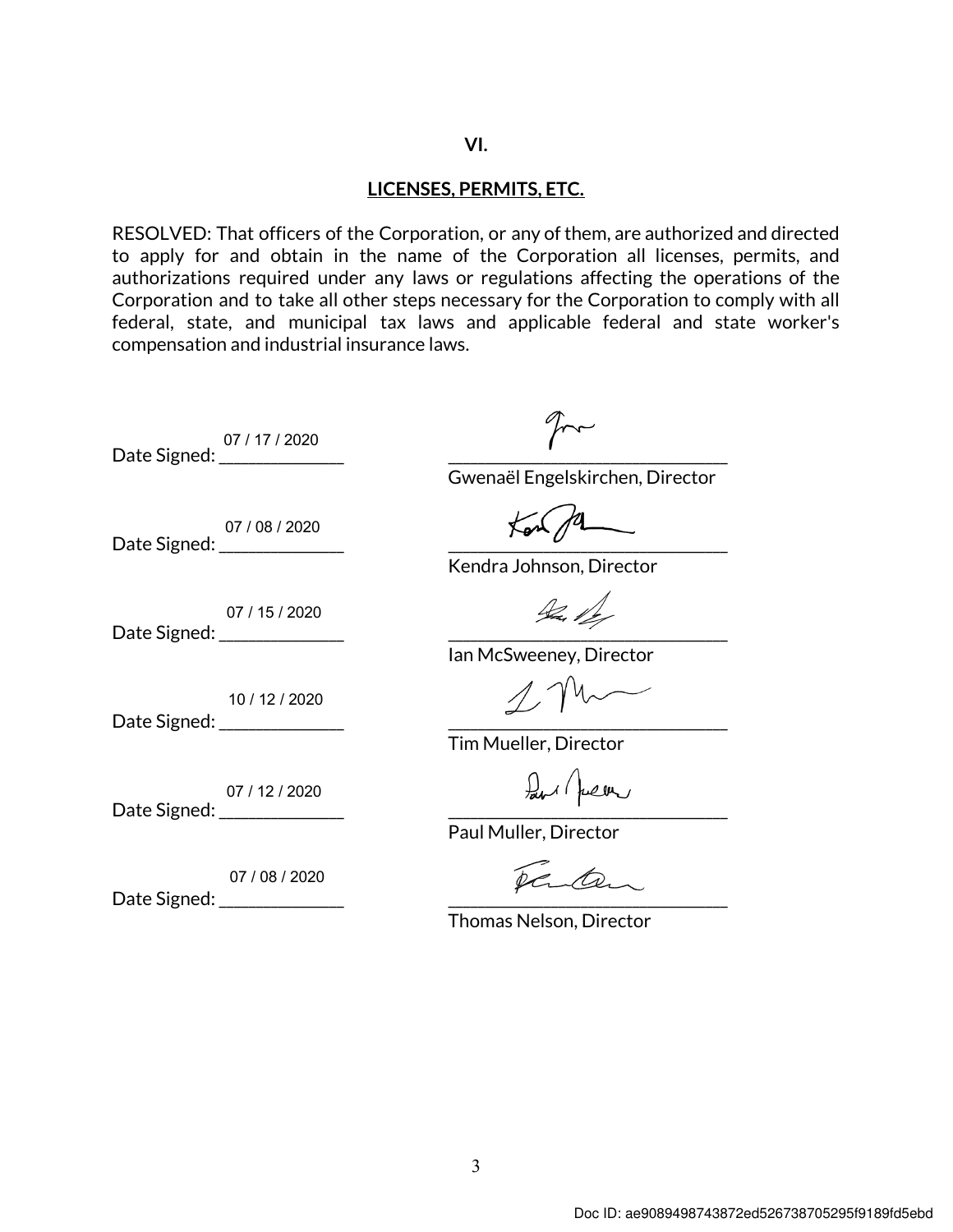#### Exhibit A

Bylaws

{attached}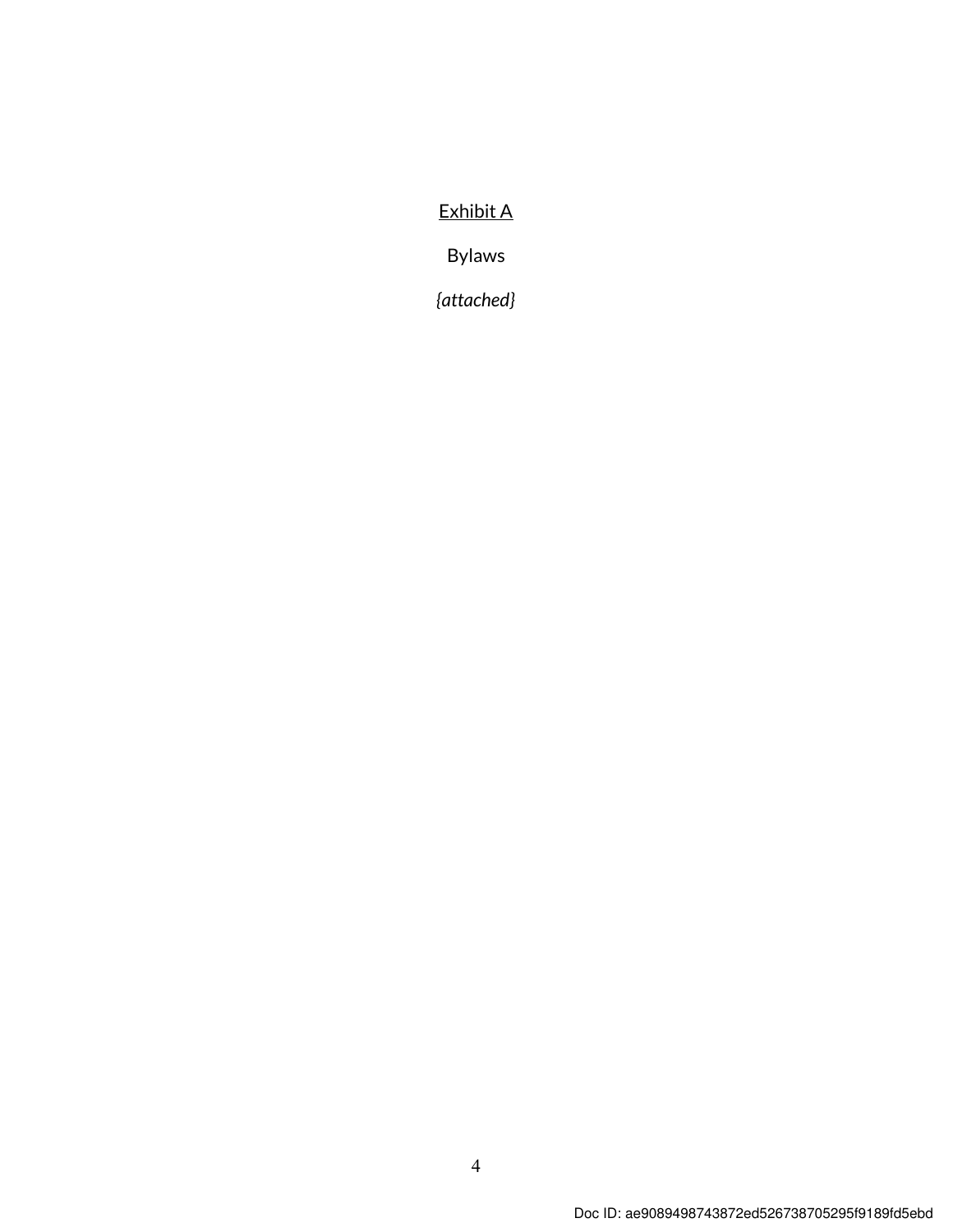# CAPAY VALLEY AGRARIAN COMMONS BYLAWS

#### Table of Contents

| <b>ARTICLE 1: NAME AND PURPOSE</b>                             | 3              |
|----------------------------------------------------------------|----------------|
| <b>ARTICLE 2: ADVISORY MEMBERSHIP</b>                          | 3              |
| Section 1: Classes of Members                                  | 3              |
| Section 2: Members Are Non-Voting and Advisory Only            | $\overline{4}$ |
| Section 3: Dues                                                | 4              |
| Section 4: Manner of Acting                                    | $\overline{4}$ |
| <b>ARTICLE 3: BOARD OF DIRECTORS</b>                           | 5              |
| Section 1: Number                                              | 5              |
| Section 2: Qualification                                       | 5              |
| Section 3: Composition                                         | 5              |
| Section 4: Compensation                                        | 5              |
| Section 5: Nomination of Directors                             | 6              |
| Section 6: Election of Directors                               | $\overline{7}$ |
| Section 7: Vacancies                                           | $\overline{7}$ |
| Section 8: Terms of Directors                                  | 8              |
| Section 9: Resignation                                         | 8              |
| Section 10: Removal of Directors                               | 9              |
| Section 11: Duties of the Board of Directors                   | 9              |
| Section 12: Powers of the Board of Directors                   | 11             |
| Section 13: Limitation on the Powers of the Board of Directors | 12             |
| <b>ARTICLE 4: BOARD OF DIRECTORS MEETINGS</b>                  | 12             |
| Section 1: Annual and Regular Meetings                         | 12             |
| Section 2: Notice of Meetings and Waiver of Notice             | 12             |
| Section 3: Participation by Telephone                          | 13             |
| Section 4: Special Meetings and Emergency Meetings             | 13             |
| Section 5: Quorum                                              | 13             |
| Section 6: Decision-Making                                     | 13             |
| Section 7: Actions by Unanimous Consent in Lieu of Meeting     | 13             |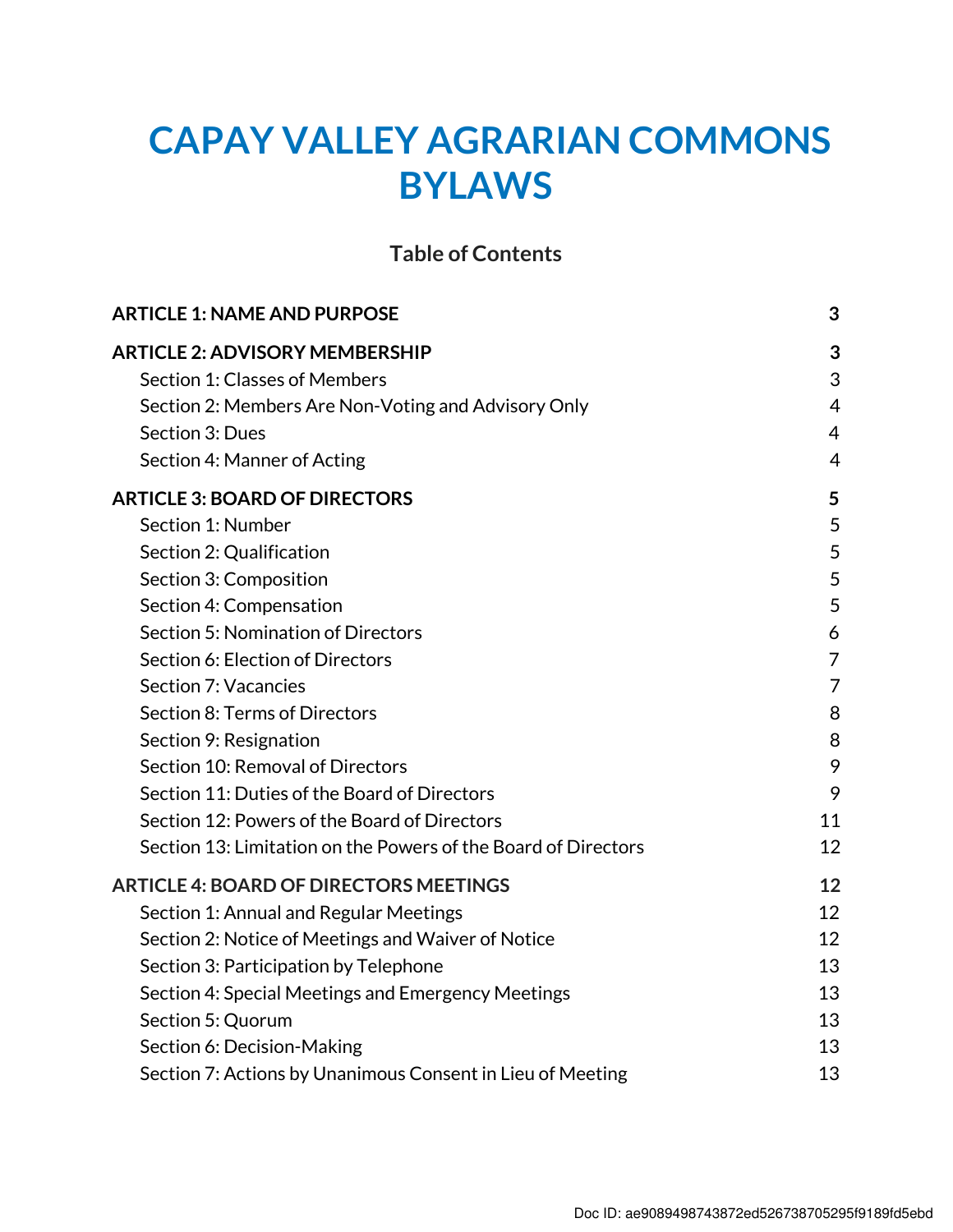| <b>ARTICLE 5: OFFICERS</b>                                   | 14 |
|--------------------------------------------------------------|----|
| Section 1: Designation                                       | 14 |
| Section 2: Election                                          | 14 |
| Section 3: Tenure                                            | 14 |
| Section 4: Removal from Office                               | 14 |
| Section 5: Duties of the President                           | 15 |
| Section 6: Duties of the Vice President                      | 15 |
| Section 7: Duties of the Secretary                           | 15 |
| Section 8: Duties of the Treasurer                           | 16 |
| <b>ARTICLE 6: MAINTENANCE OF LAND</b>                        | 16 |
| Section 1: Encumbrance of Land                               | 16 |
| Section 2: Transferring Land                                 | 17 |
| ARTICLE 7: AMENDMENT OF ARTICLES OF INCORPORATION AND BYLAWS | 18 |
| <b>ARTICLE 8: DISSOLUTION</b>                                | 18 |
| <b>ARTICLE 9: MISCELLANEOUS PROVISIONS</b>                   | 18 |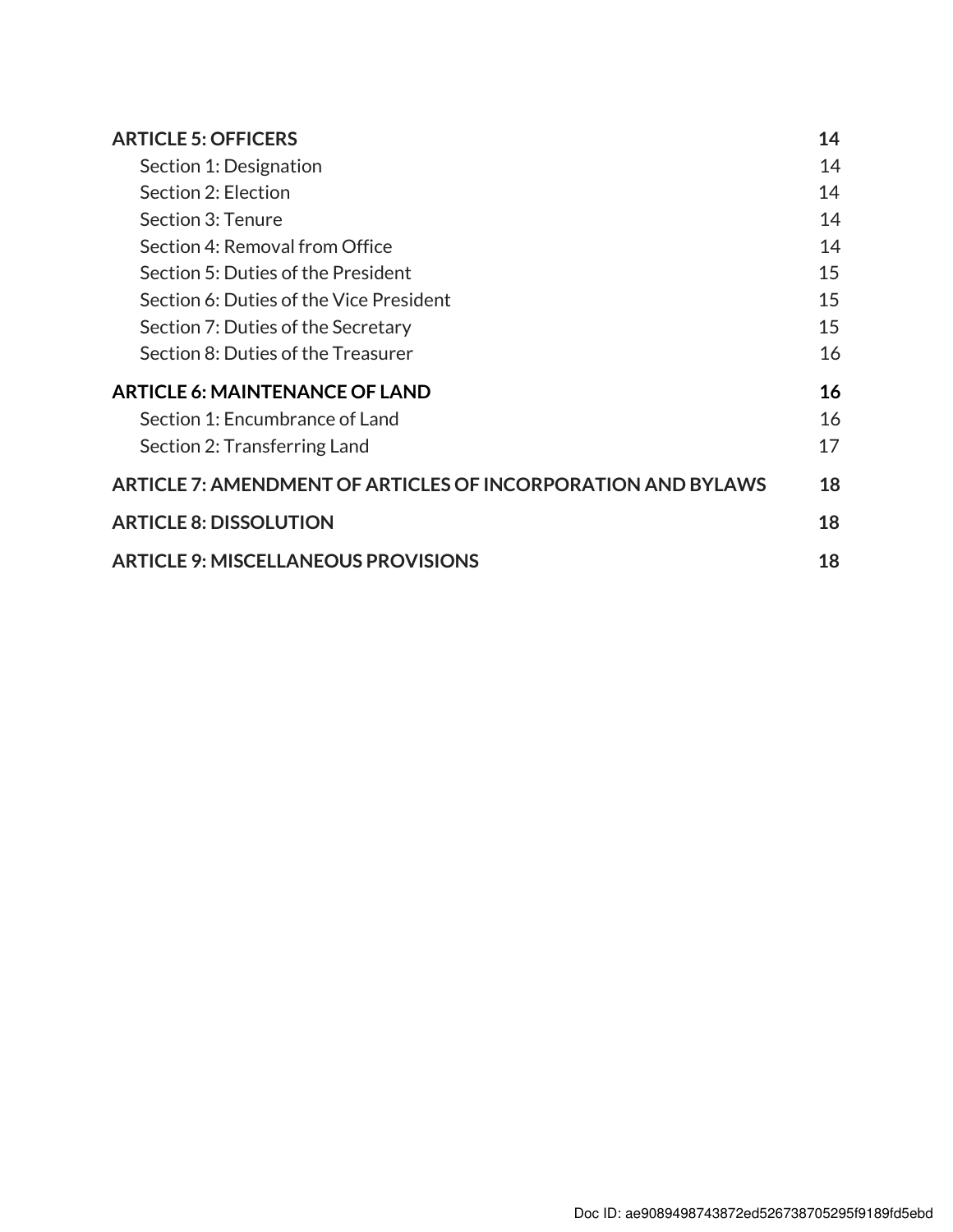## ARTICLE 1: NAME AND PURPOSE

- A. Name. The name of this organization shall be Capay Valley Agrarian Commons, hereinafter referred to as the "Commons."
- B. Purpose. The purpose of the Commons shall be to own and preserve ecologically significant agricultural land and agrarian community real estate and property assets (hereinafter "Agricultural Land" or "Land") as a title holding corporation exempt from federal income tax under IRC 501(c)(2). All income collected from the leasing and rental of such Agricultural Land, sale of any infrastructure owned by the Commons on such land, and all other funds collected by the Commons, less expenses, shall be turned over to Agrarian Land Trust (EIN# 47-5508054), a California nonprofit public benefit corporation qualifying as exempt under IRC 501(c)(3).

## ARTICLE 2: ADVISORY MEMBERSHIP

#### Section 1: Classes of Members

The Commons shall have the following classes of advisory members (hereafter "Members"):

- a. The Lessee Members, who shall all be persons, corporations, or other entities (and the employees of such entities) who lease Agricultural Land from the Commons.
- b. The Community Members, who shall be any non-leasing person who is resident of a town located within California's Capay Valley, or a customer of a Capay Valley farm who resides within 150 miles of the town of Capay, California, who has committed to actively furthering the purposes of Agrarian Land Trust and the Commons, and who has been accepted as a member by the Commons following a letter of interest submitted by the individual pursuing membership.
- c. General/Support Member, who shall be a non-leasing and non-resident who is committed, experienced, and aligned with the purposes of Agrarian Land Trust and the Commons, in ways which may include, but are not limited to providing legal, accounting, fundraising, marketing, donation, investment, and education support, and who has been accepted as a member by the Commons following a letter of interest, submitted by the individual pursuing membership, and accompanied by payment of dues for a general/support membership (or financial contribution to the Commons if no general/support membership dues schedule has yet been approved by the Board of Directors).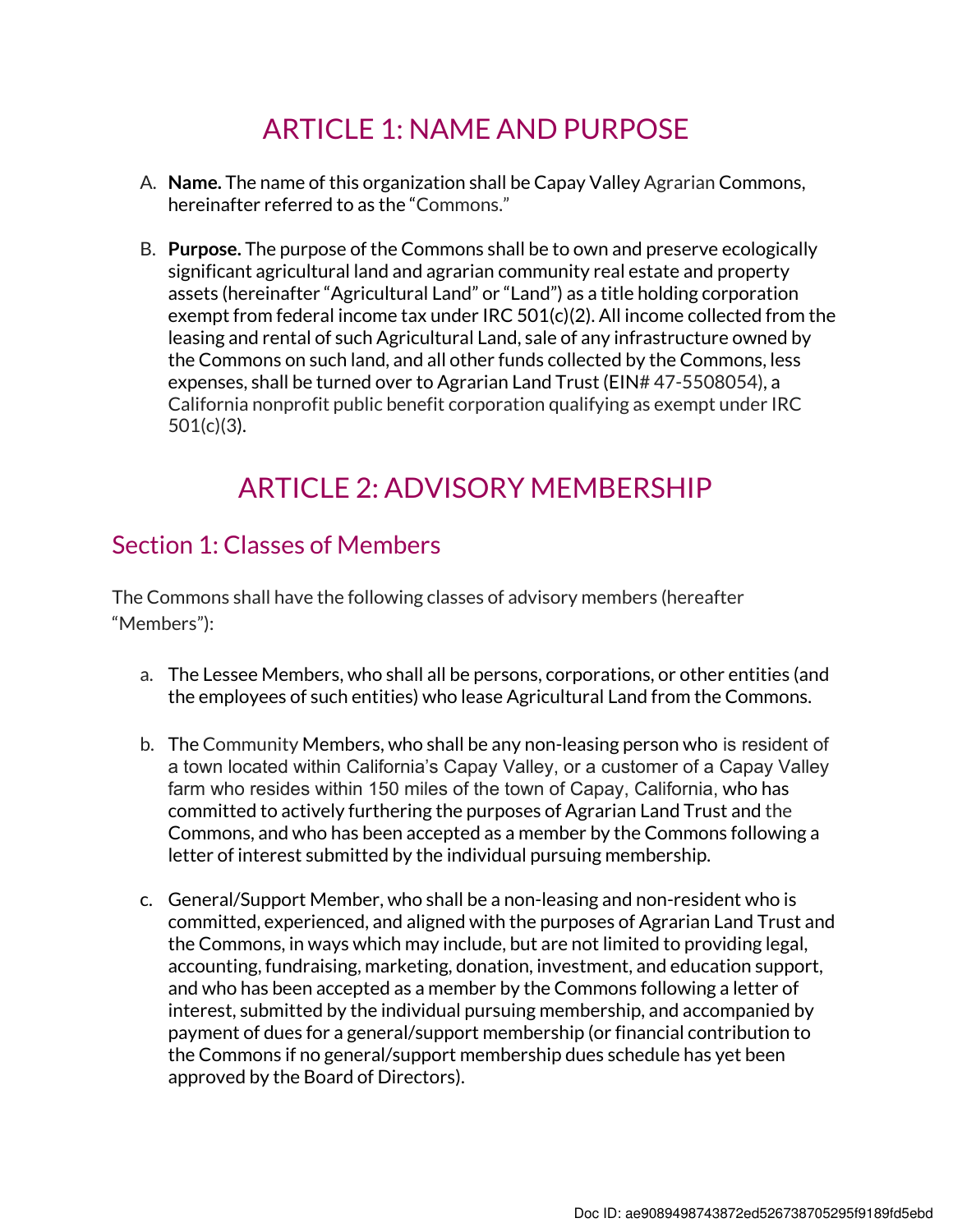d. Additional classes of members, the manner of election or appointment of each class of members, and the qualifications and rights of each class of members may be established by amendment to these Bylaws, so long as such amendments are not inconsistent with the Nonprofit Public Benefit Corporation Law or the Common's Articles of Incorporation, as amended.

#### Section 2: Members Are Non-Voting and Advisory Only

The intention of membership is to provide a voice to lessees, farm workers, Commons supporters, and the larger community in the actions and activities of the Commons, while maximizing inclusivity and transparency. Members may advise the Commons as to matters brought to them for advice by the Commons and pertaining to their classes of membership, but do not have voting rights in the Commons. In accordance with Section 5332(a) of the California Corporations Code, advisory members of the Capay Valley Agrarian Commons are not "members" as that term is defined in Section 5056 of the California Corporations Code.

#### Section 3: Dues

The Board of Directors may require dues to be paid by Members of the Commons. The dues need not be equal for each class of Members. The decision to require dues and the initial amount of dues must be approved by the Board of Directors and, in the case of Lessee Member membership dues, Lessee Members should be consulted before the Board of Directors approves the dues schedule.

## Section 4: Manner of Acting

Except as provided below, the Membership constitutes one body acting as a whole by way of consensus on those matters referred to it by the Board of Directors. The Board of Directors may seek advice from a specific class of members or less than the Membership as a whole with regard to the following:

- Advice related to the selection of Lessee Member Representatives, pursuant to Article 3, Section 3, by the Leasing Members
- Advice related to the Lessee Member membership dues schedule, by the Lessee **Members**
- Advice related to any other matter, as determined by the Board of Directors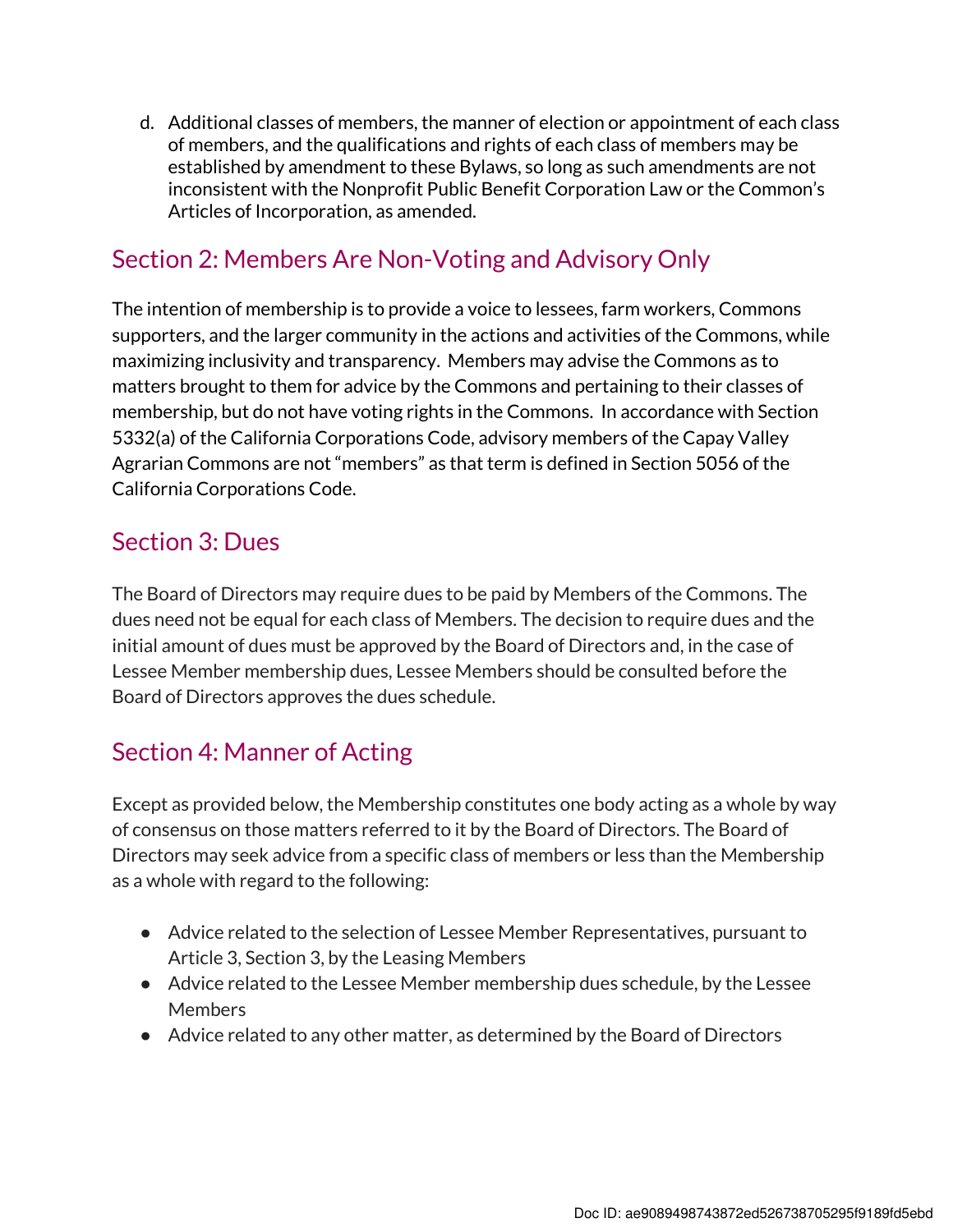## ARTICLE 3: BOARD OF DIRECTORS

#### Section 1: Number

The Capay Valley Agrarian Commons Board of Directors ("Board" or "Board of Directors") will have no less than six (6) and no more than eighteen (18) Directors, as designated by resolution of the Board from time to time.

## Section 2: Qualification

Directors shall be individuals who have reached the age of majority and shall have such other qualifications as the Board of Directors may prescribe by resolution or amendment of these Bylaws.

## Section 3: Composition

Two-thirds (⅔) of the total Board shall be designated by Agrarian Land Trust and one-third (⅓) of the total Board shall be elected by the Board. Agrarian Land Trust and the Board shall select Directors from within the Members of the Commons, at such time as there are Members of the Commons and Lessee Members of the Commons, so that at least one third (⅓) of the total Board is composed of Lessee Members of the Commons, a majority of the total Board is composed of Community Members or Lessee Members of the Commons, and no more than two (2) of the total Board are General/Support Members. In addition, Agrarian Land Trust shall ensure that at least two (2) Directors are also Agrarian Land Trust Directors. The Board shall prioritize community stakeholders, and racial and economic diversity in alignment with Agrarian Trust's Statement on Racial and Economic Equity.

## Section 4: Compensation

Directors shall not receive compensation for their services as such, although the reasonable expenses for attendance at meetings of the Board of Directors or otherwise directly incident to their duties as Directors may be paid or reimbursed by the Commons. Directors shall not be disqualified from receiving reasonable compensation for services rendered to or for the benefit of the Commons in any other capacity.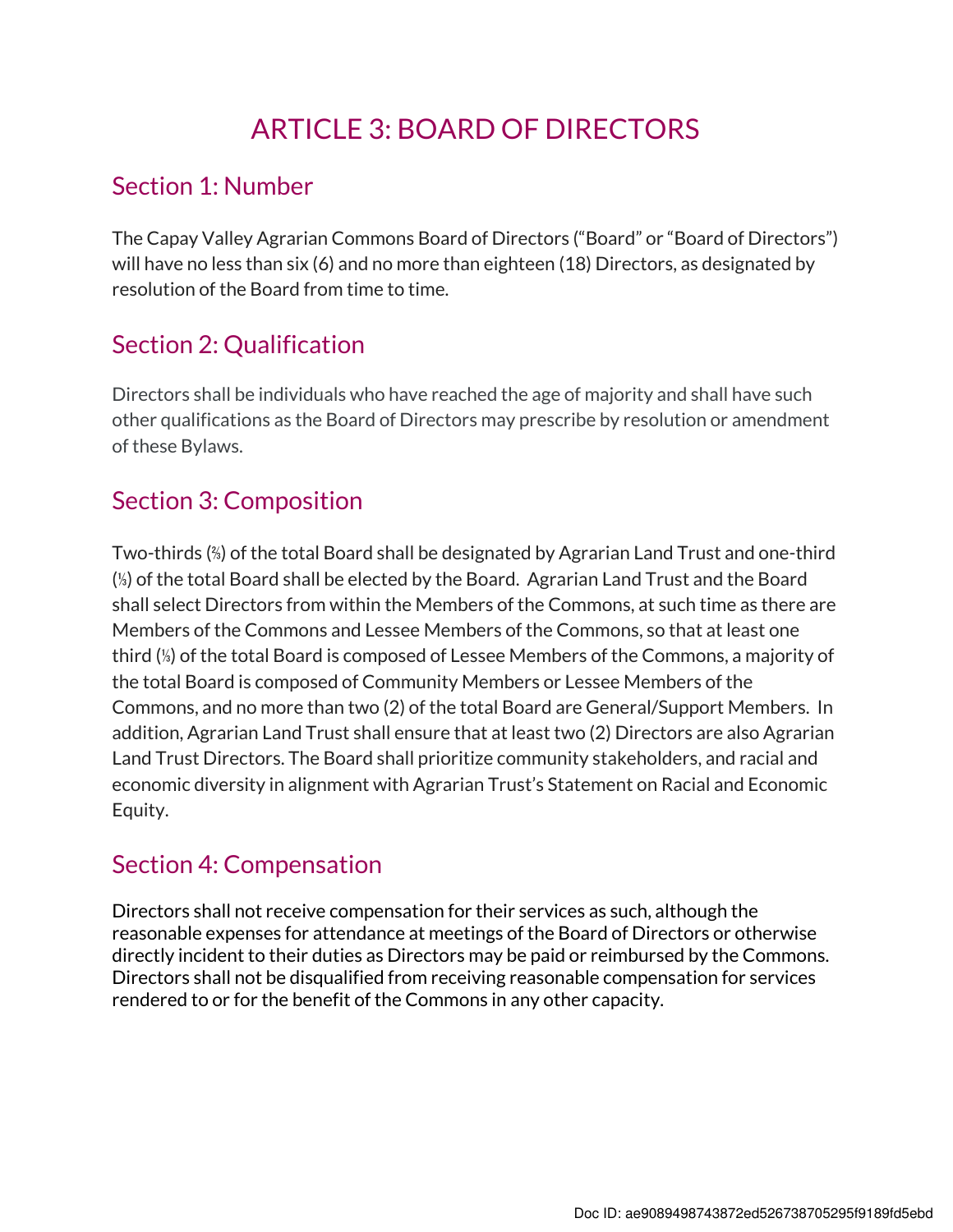### Section 5: Nomination of Directors

Prior to each annual Board Meeting, a Nominating Committee of the Board shall establish how many Directors will need to be elected to the Board, after consideration of vacancies, the number of Directors to be appointed by Agrarian Land Trust, Board composition requirements, and objectives of diverse constituencies. Any Board Member can nominate a candidate to the slate of nominees.

For all regular elections, Member Representative Directors shall be nominated as follows:

#### a. Lessee Member Representatives.

- i. All Directors may nominate Lessee Member Representatives to the Board. These nominations must either be submitted in writing to the Secretary of the Commons at least ten (10) days prior to the Annual Meeting of the Board, or be made from the floor at such a Meeting. The Secretary of the Commons or staff of the Commons is responsible for soliciting nominations from the Board of Directors at least twenty (20) days prior to the Annual Meeting of the Board.
- ii. In making such nominations, the Board shall select actual Lessees to the extent that they are available to serve on the Board of Directors. Otherwise the Board shall select representation by a proxy who can reasonably be expected to represent the typical interests and concerns of Lessees.

#### b. Community Member Representatives.

- i. All Directors may nominate Community Member Representatives to the Board. These nominations must either be submitted in writing to the Secretary of the Commons at least ten (10) days prior to the Annual Meeting of the Board, or be made from the floor at the Annual Meeting. The Secretary of the Commons or staff of the Commons is responsible for soliciting nominations from the Board of Directors at least twenty (20) days prior to the Annual Meeting of the Board.
- ii. If the number of nominations for Community Member Representative is less than the number of Community Member Representative seats to be filled, the Board of Directors shall nominate enough candidates so that the total number of candidates is sufficient to fill the number of seats to be filled.

#### c. General/Support Member Representatives

i. All Directors may nominate General/Support Member Representatives to the Board. These nominations must either be submitted in writing to the Secretary of the Commons at least ten (10) days prior to the Annual Meeting of the Board, or be made from the floor at the Annual Meeting. The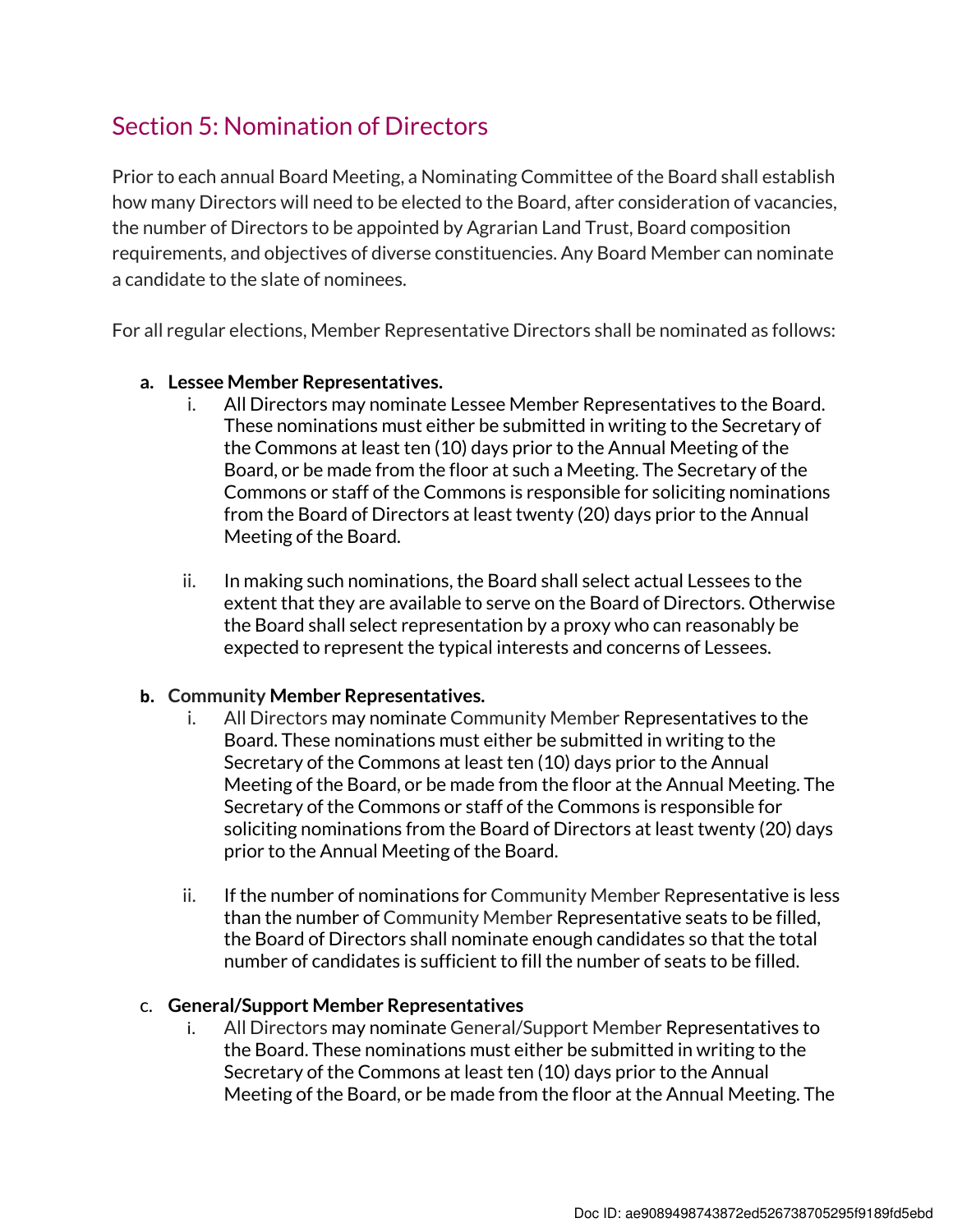Secretary of the Commons or staff of the Commons is responsible for soliciting nominations from the Board of Directors at least twenty (20) days prior to the Annual Meeting of the Board.

- ii. If the number of nominations for General/Support Representatives is less than two (2) nominees, the maximum allowable on the Board, the Board of Directors may nominate additional candidates to fill General/Support Member seats, or choose Community Member Representatives instead.
- d. Notice of Nominations. A list of all persons nominated in all three of the Member Representative categories, together with a listing of the persons to be appointed by Agrarian Land Trust, shall be included with the notice of the Board Meeting where elections will occur.

### Section 6: Election of Directors

Directors shall be elected by the Directors present and voting at the Annual Meeting of the Board, a quorum being assembled, in accordance with the following procedures and specific to the one-third (⅓) composition, as defined in Section 3.

a. A separate vote shall be taken for each of the three categories of elected Board Representatives. A non-officer shall collect the votes using secret ballot procedures if in-person and ensuring anonymity if voting takes place online.

A Board Nominating Committee shall be responsible for nominating a slate of prospective Directors representing the Commons' diverse constituency. In addition, any Board Member can nominate a candidate to the slate of nominees. In each of the three categories, positions shall be filled by those candidates receiving the largest numbers of votes in the category even if such numbers constitute less than a majority of the total votes cast in the category.

#### Section 7: Vacancies

- A. If any elected Director vacates their term or is removed from the Board, the remaining Directors (they may constitute less than a quorum) may elect a person to fill the vacancy from the same class as the vacating Director, or may, by unanimous agreement, decide to leave the position vacant until the next Board Meeting, except as provided in Section 7(D) of this article.
- B. Any person elected to fill a vacancy on the Board of Directors must be one who can be reasonably expected to represent the interests of the constituents and Agrarian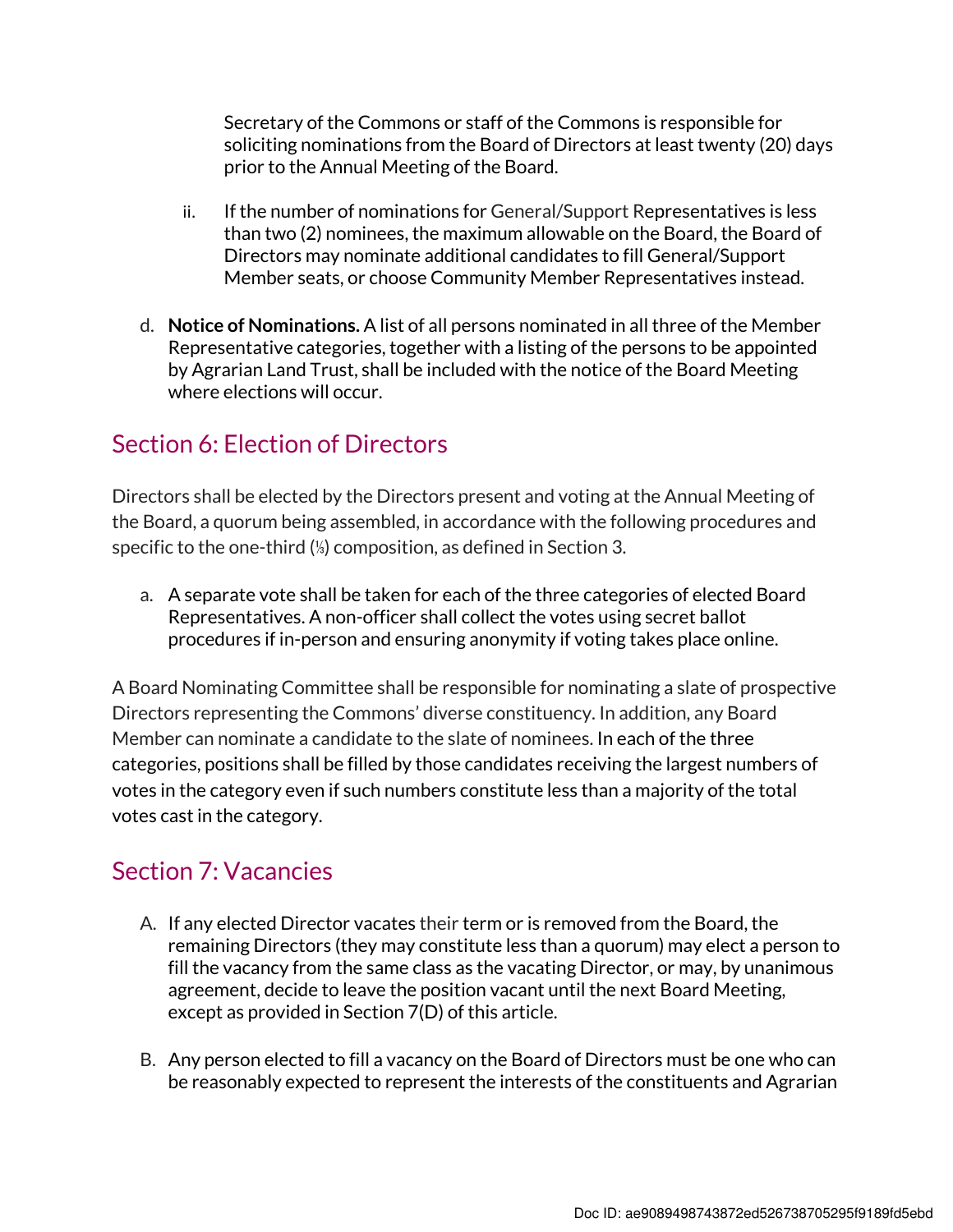Land Trust mission of diversity in the category (Lessee, Community, General/Support) in which the vacancy occurs.

- C. Replacement Directors elected by the Board shall serve out the remaining term of the person who has vacated the position.
- D. If any Director designated by Agrarian Land Trust vacates their term or is removed from the Board, the Board of Agrarian Land Trust shall, within thirty days from the date on which they shall have vacated that office, appoint a replacement representative to fill the vacancy.

#### Section 8: Terms of Directors

- A. Terms of First Directors. After the election of Directors, each elected and designated Director shall be assigned, by mutual agreement or by lot, to a three-year or four-year term. Roughly half of the Directors shall be assigned a three-year term and the other half shall be assigned a four-year term.
- B. Terms of Successor Directors. Except as otherwise provided in these bylaws, each Director shall serve a full term of three years.
- C. Re-election. No elected Representative shall serve as a Director for more than three consecutive elected terms, unless extended on a case-by-case basis by the Board of Directors. After a year's absence from the Board, however, a person who has served three consecutive terms may return to the Board, if re-elected, and may serve up to three consecutive elected terms.

#### Section 9: Resignation

- A. Any Director may resign at any time by giving written notice to the President, or in the case of the President's resignation, by written notice to the Vice President. Unless otherwise specified, such resignation shall be effective upon the receipt of notice by the President.
- B. A Director shall be considered to have given notice of resignation and his, her, or their position shall be declared vacant by the Board of Directors if he, she, or they fails to attend three regular meetings of the Board in a calendar year, with the exception of emergency meetings, unless good cause for absence and continuing interest in participation on the Board are recognized by the Board.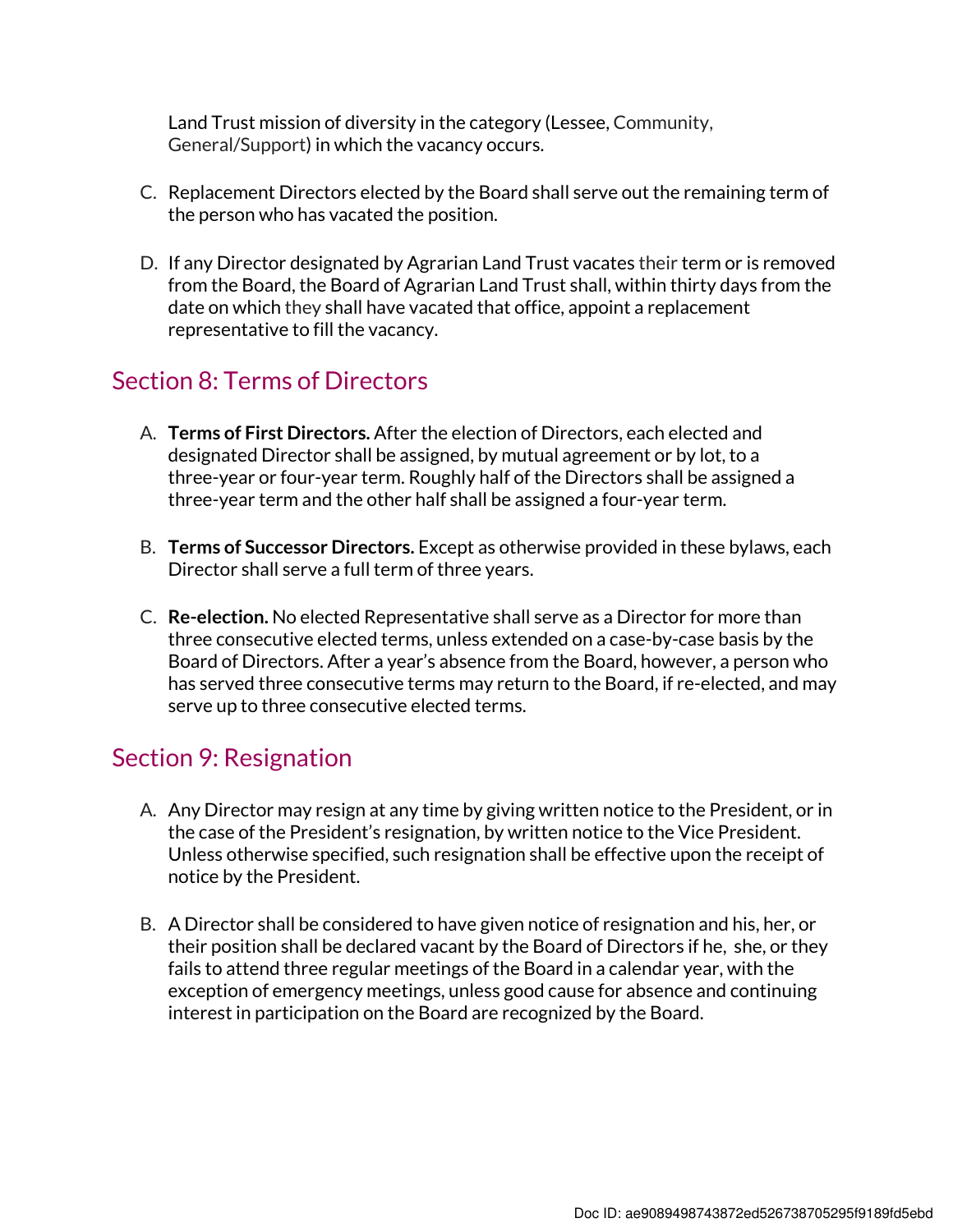#### Section 10: Removal of Directors

The Board of Directors may declare vacant the office of a Director who has been declared of unsound mind by a final order of court, or convicted of a felony, or been found by a final order or judgment of any court to have breached any duty under Section 5230 and following of the California Nonprofit Public Benefit Corporation Law.

The Board of Directors, by majority vote of the Directors then in office who meet the required qualifications to be a Director, may declare vacant the office of any Director who fails or ceases to meet any required qualification that was in effect at the beginning of that Director's current term of office.

A Director may be removed without cause by a majority of the Directors then in office. Removal of an Agrarian Land Trust Representative from the Board of Directors shall also require a majority vote by the Board of Agrarian Trust.

#### Section 11: Duties of the Board of Directors

The business and affairs of the Commons shall be conducted under the direction of, and the control and disposal of the Common's properties and funds shall be vested in, its Board of Directors, except as otherwise provided in the Nonprofit Public Benefit Corporation Law or the Commons' Articles of Incorporation. Agrarian Land Trust Representatives may provide support, under the direction of the Board of Directors and in consultation with members, to ensure Board responsibilities are completed. In carrying out its duties, the Board shall:

- a. Approve a written Annual Report to the Membership, and make this report available to all Members. This report shall include a summary of the Commons' activities during the previous year, the Commons' most recent financial reports, and a list of all real estate held by the Commons. This report shall be provided to Agrarian Land Trust as requested and at least annually.
- b. Adopt an annual operating budget prior to the beginning of each fiscal year and act upon requested expenditures not included in the budget.
- c. Communicate and report to Agrarian Land Trust quarterly, or as needed, an up-to-date Commons Agricultural Land file, which may include deeds, surveys, leases, conservation easements, farm practice certifications and/or farm or ranch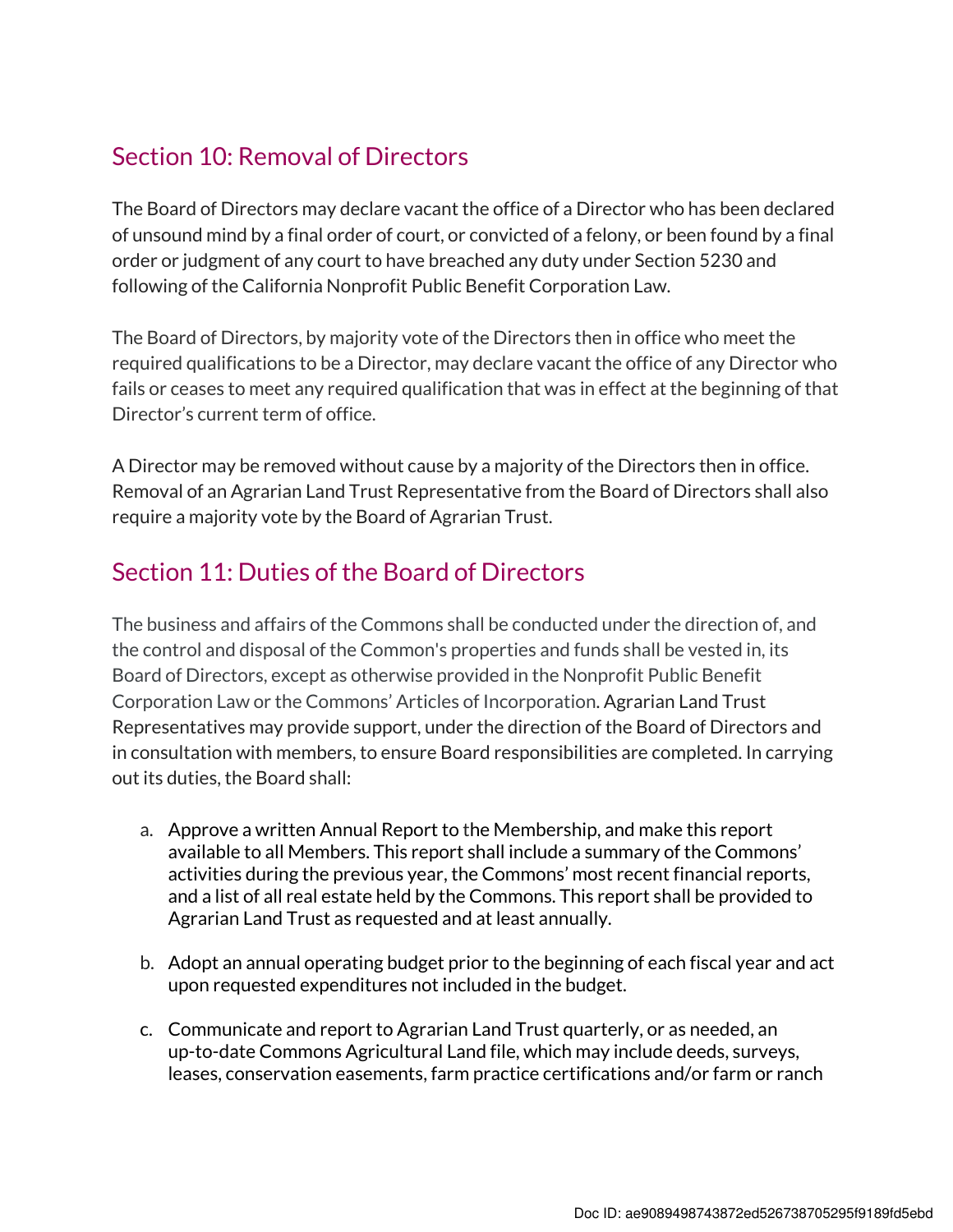management plans, forest management plans, soil quality tests, and more as requested or as needed for management of Agrarian Commons.

- d. Carry out data collection, assessments, evaluation, and related activities to support soil and ecosystem regeneration and carbon sequestration capacity, as necessary to conserve and maintain the property held by the Commons.
- e. Select all officers of the Commons.
- f. Supervise the activities of all officers, agents, and committees of the Commons in the performance of their assigned duties and investigate any possible conflicts of interest within the Commons.
- g. Hire, supervise, and evaluate employees, and adopt and implement personnel policies pertaining to such activities.
- h. Provide for the deposit of funds in accordance with these Bylaws.
- i. Determine by whom and in what manner deeds, leases, contracts, checks, drafts, endorsements, notes and other instruments shall be signed on behalf of the Commons.
- j. Acquire such parcels of land, with or without buildings and other improvements, through donation, purchase, transfer from Agrarian Land Trust, or otherwise, as the Board shall determine that it is useful and prudent to acquire in furtherance of the purposes of the Commons.
- k. Collaboratively decide how to steward and nourish land, ecology, and community including supporting soil regeneration, carbon sequestration, ecosystem diversification, and food production, as necessary to conserve and maintain the property held by the Commons.
- l. Convey the right to use Agricultural Land, through leases or other limited conveyances, in accordance with these Bylaws, Good Faith Agreement, and with the primary goal of racial and economic equity, secure and affordable tenure based on agricultural enterprise viability, and lease tenure equity buildings mechanisms.
- m. Convey ownership of housing, agricultural buildings, and other improvements on the Common's Agricultural Land to qualified lessees, as possible, through a ground lease.
- n. Convey residential and/or agricultural housing, buildings, and other improvements on the Common's Agricultural Land to qualified renters or buyers, aligned with and connected to leaseholder agriculture and agrarian enterprises.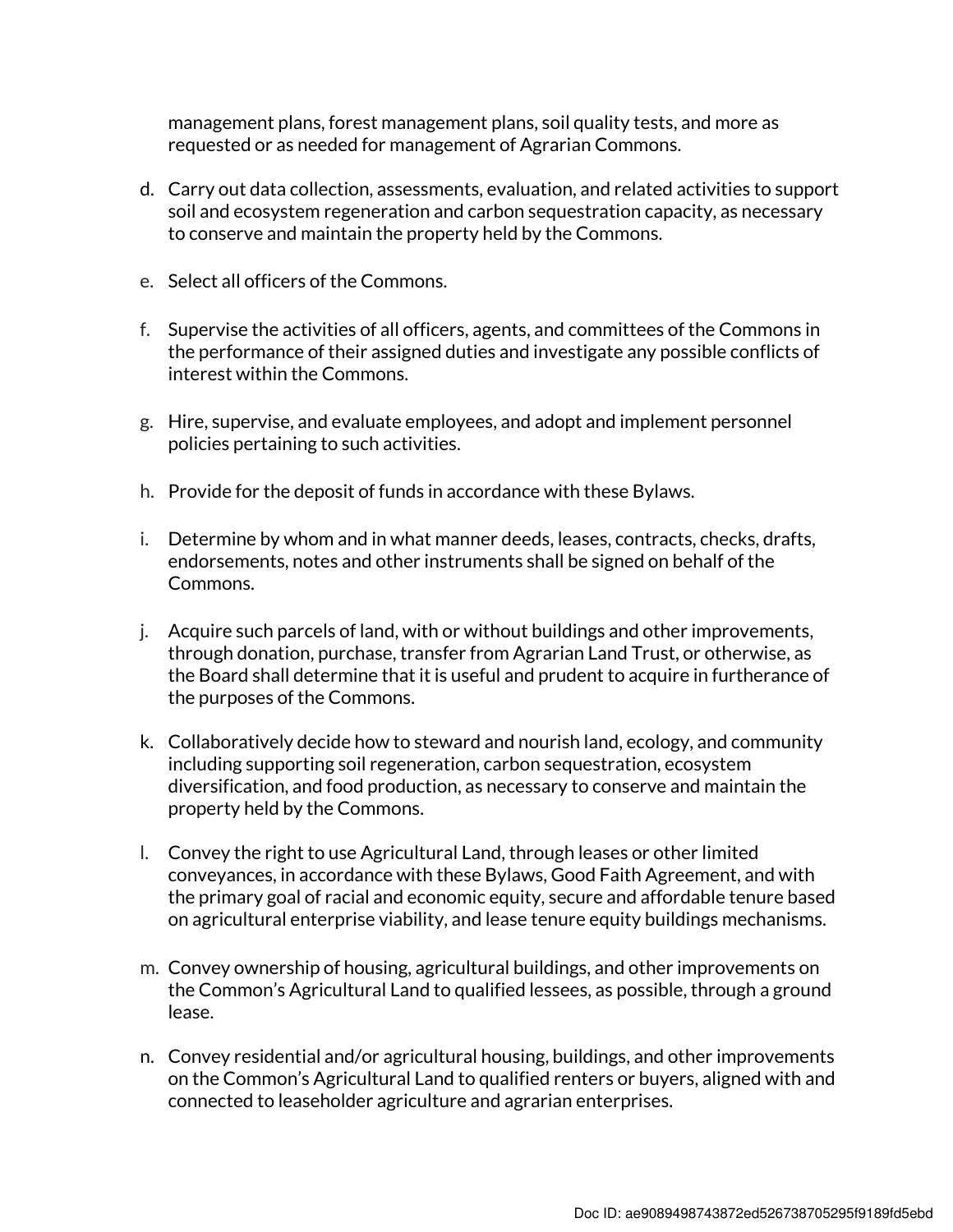- o. Exercise, as appropriate, the Common's option to repurchase (or arrange for the resale of) improvements on the Common's Agricultural Land.
- p. Ensure the sound management of the Common's finances to invest and steward soil and ecosystem health and farm viability, and in accordance with the Good Faith Agreement and federal and state regulations.
- q. Ensure that all income collected from holding title to Agricultural Land, less expenses, is turned over to Agrarian Land Trust, in accordance with IRC regulations.
- r. Own Agricultural Land as a Commons, keeping land outside of market transfers and mortgage debt. Specifically, the Commons is prohibited from selling Commons land and restricted from acquiring mortgage-based debt.
- s. Prudently delegate the performance of these duties to agents or staff.
- t. Ensure communication with, and accountability to, the larger community.

#### Section 12: Powers of the Board of Directors

In addition to the power to carry out the duties enumerated above, the Board of Directors shall have the power to:

- a. Appoint and discharge advisors and consultants.
- b. Create such committees as are necessary or desirable to further the purposes of the Commons. Any member of the Commons may be appointed to any committee and a committee must include at least two (2) or more Directors. No committee may take action on behalf of the Commons except as authorized by the Board of Directors.
- c. Call special meetings of the Membership.
- d. Approve the borrowing, lending, and investing of money as necessary to further the purposes of the Commons.
- e. Exercise all other powers necessary to conduct the affairs and further the purposes of the Commons in accordance with the Articles of Incorporation and these Bylaws.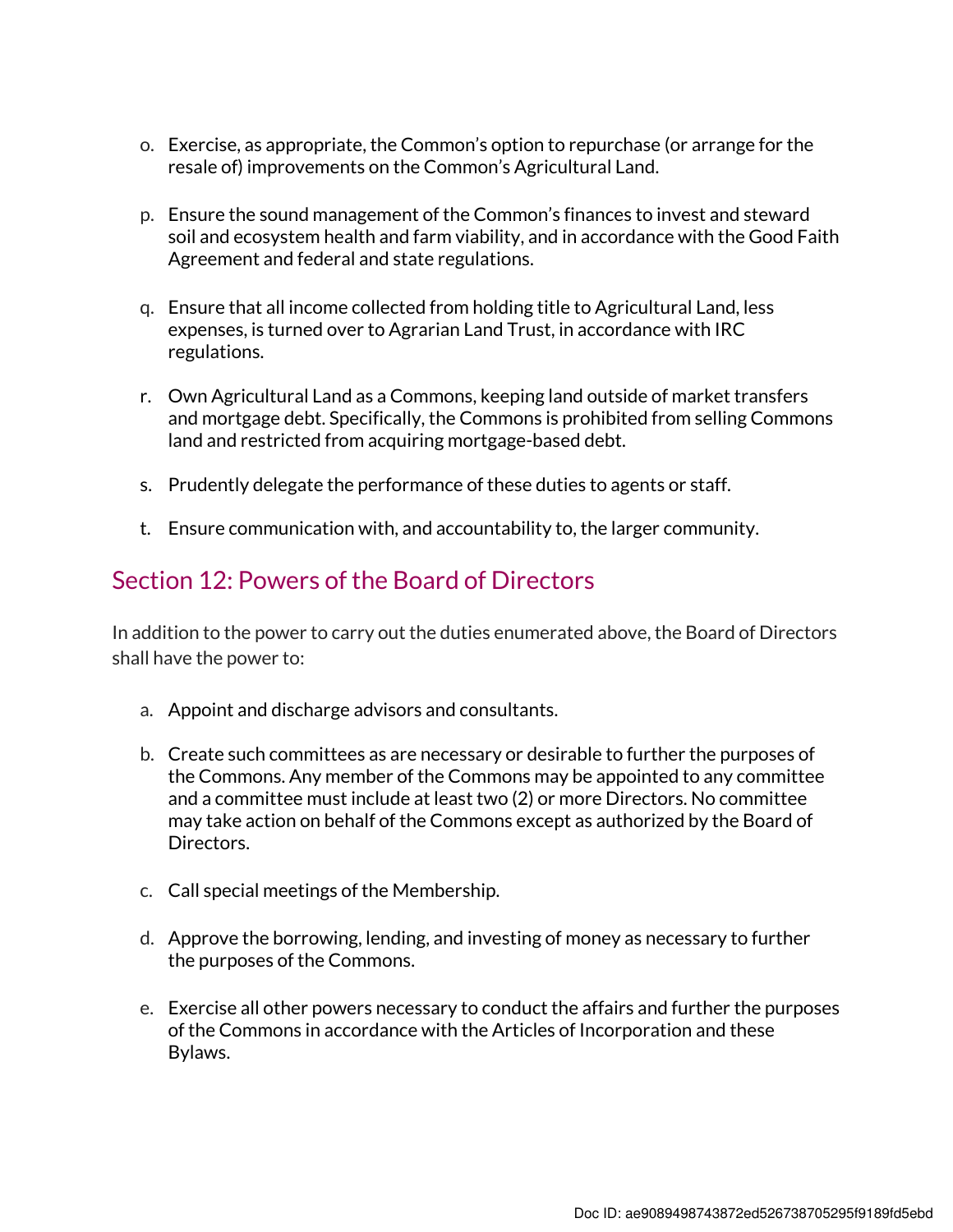#### Section 13: Limitation on the Powers of the Board of Directors

An action taken by the Board on any motion for the sale of land, the amendment of the Articles of Incorporation or these Bylaws, the establishment or alteration of the "resale formula," or the dissolution of the Commons, shall not become effective unless and until such action is approved by the Board of Agrarian Land Trust.

## ARTICLE 4: BOARD OF DIRECTORS MEETINGS

#### Section 1: Annual and Regular Meetings

The Directors shall meet, without notice, immediately after the annual meeting of the members. Thereafter during the year, the Board shall meet no less often than twice per year, including the Annual Meeting of the Board during which election of Directors occurs, and in addition to the Annual Meeting of the Membership, at such times and places as the Board may establish.

#### Section 2: Notice of Meetings and Waiver of Notice

Except as provided below for emergency meetings, written notice of a Board meeting shall be mailed to all Directors at his, her, or their address shown on the records of the Commons at least [seven days] prior to the meeting, or shall be delivered in person or emailed at least [five days] prior to the meeting. The Board of Directors and Membership may establish alternative communication protocols in the event mail or email is not adequate to communicate with the Board of Directors and Members. Notice of every meeting shall include an agenda for the meeting.

Any Director may waive any notice required by these Bylaws. Any Director who has not received notice of a Board meeting but has attended that meeting shall be considered to have waived notice of that meeting, unless he, she, or they requests that his, her, or their protest be recorded in the minutes of the meeting.

## Section 3: Participation by Telephone

Directors [or any committee designated by the Board of Directors] may participate in a meeting of such Board of Directors [or committee] by means of a conference telephone or similar communications equipment by which means all persons participating in the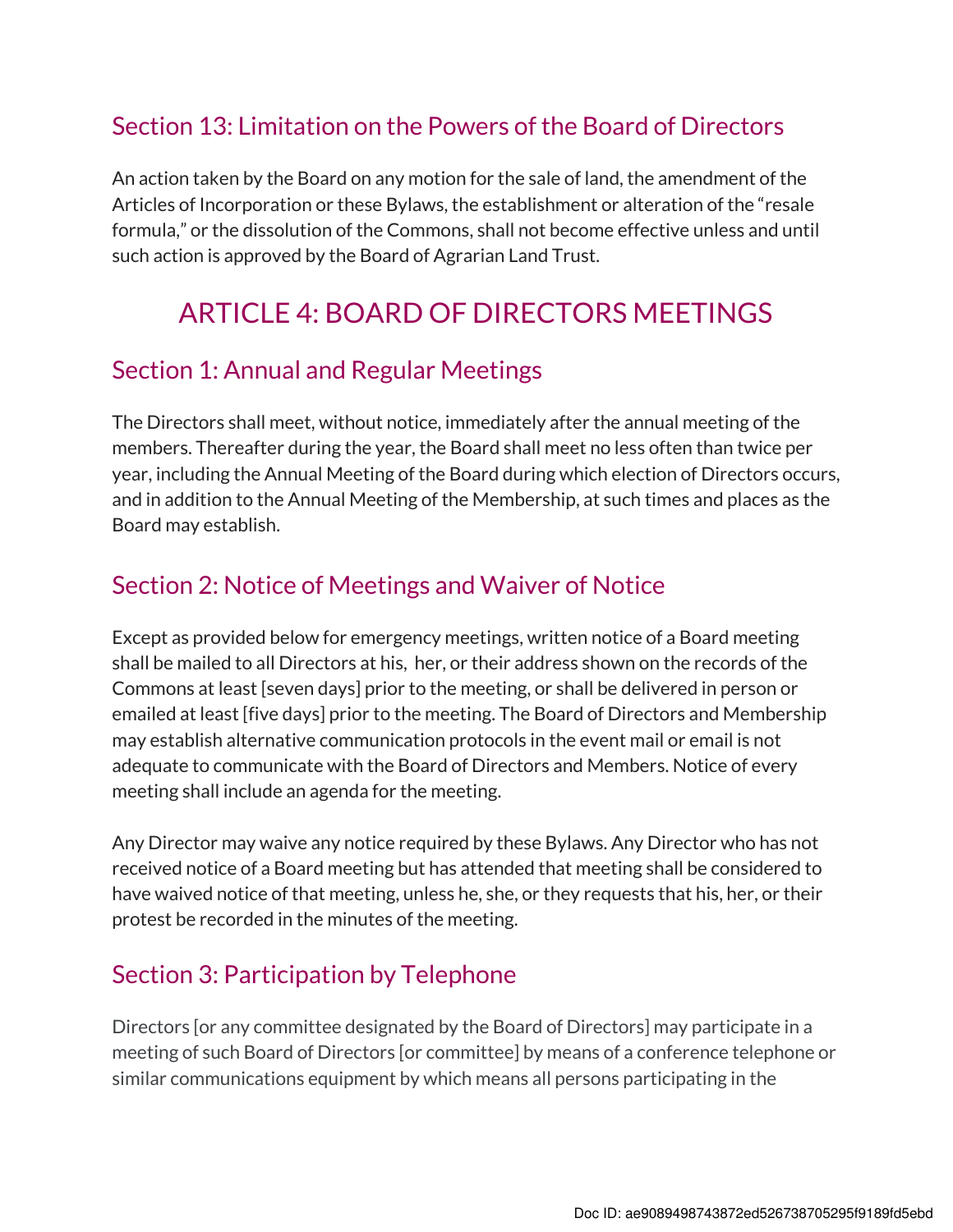meeting can hear each other at the same time and participation by such means shall constitute presence in person at a meeting.

#### Section 4: Special Meetings and Emergency Meetings

Special meetings may be called by the President or by any [three] Directors. Notice must be given as provided above, unless any three (3) Directors determine that the matter at hand constitutes an emergency. When so determined, an Emergency Meeting may be called with 24-hour notice. Notice of Emergency Meetings, including an announcement of the agenda, shall be given by telephone or in person to all Directors. At any Special or Emergency Meeting of the Board, only those matters included in the announced agenda may be acted upon unless all of the Directors are present at the meeting and unanimously agree to take action on other matters.

#### Section 5: Quorum

At any meeting of the Board, a quorum shall consist of a majority of the Board of Directors, provided that at least one representative from each of the three categories of representatives is present.

#### Section 6: Decision-Making

The Board shall attempt to reach unanimous agreement on all decisions, per its Consensus Policy and Procedures. In the event that unanimous agreement cannot be achieved, a decision may be made by a majority of the Directors present and voting, except as otherwise provided in these Bylaws.

#### Section 7: Actions by Unanimous Consent in Lieu of Meeting

Any corporate action required or permitted by the Articles of Incorporation or Bylaws, or by the laws of the state of California, to be taken at a meeting of the Directors of the Commons [or at a meeting of a committee of the Board of Directors] may be taken without a meeting if a consent, in the form of a record setting forth the action taken, shall be executed by all of the Directors [or all of the members of the committee], as the case may be, entitled to vote with respect to the subject matter. Such consent shall have the same force and effect as a unanimous vote, and may be described as such. Any such consent shall be inserted in the minutes book as if it were the minutes of a meeting of the Board of Directors.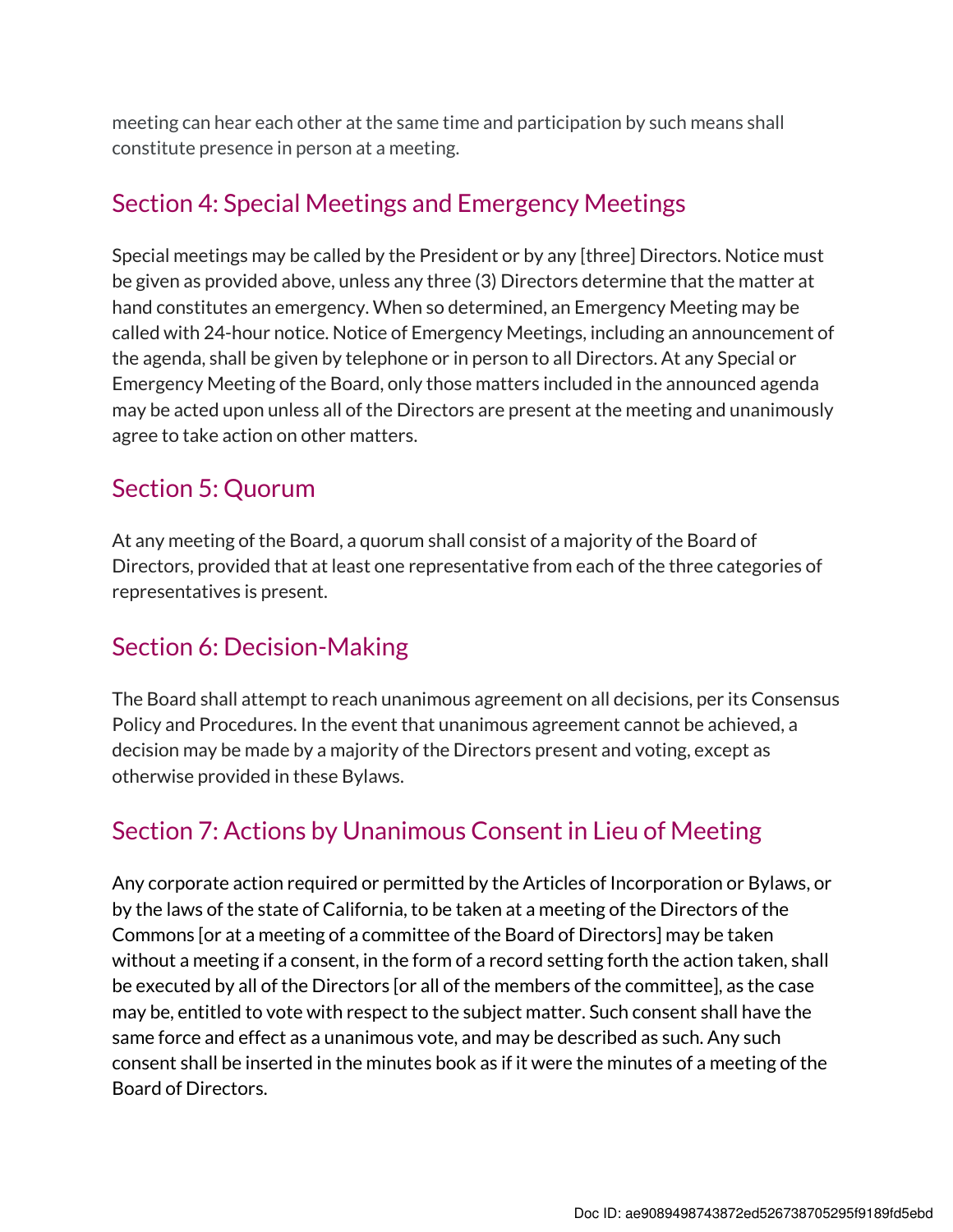## ARTICLE 5: OFFICERS

#### Section 1: Designation

The officers of the Commons shall be: President, Vice President, Secretary, and Treasurer. Any two or more offices may be held by the same person, except that the person holding the office of the Secretary or the office of the Treasurer can not concurrently hold the office of President.

### Section 2: Election

The officers of the Commons shall be elected by a majority vote of the Board, from among themselves, at the Annual Meeting of the Board. Any vacancies occurring in any of these offices shall be filled by the Board for the unexpired term.

### Section 3: Tenure

The officers shall hold office until the next Annual Meeting of the Board after their election, unless, before such time, they resign or are removed from their offices, or unless they resign or are removed from the Board of Directors. Any officer who ceases to be a member of the Board of Directors shall thereby cease to be an officer.

## Section 4: Removal from Office

The officers shall serve at the pleasure of the Board of Directors and may be removed from office at any time by an affirmative vote of two thirds of the entire Board of Directors.

#### Section 5: Duties of the President

The President shall:

- a. Preside at all meetings of the Board of Directors and the Membership when able to do so.
- b. Consult with the other officers and the committees of the Commons regarding the fulfillment of their duties.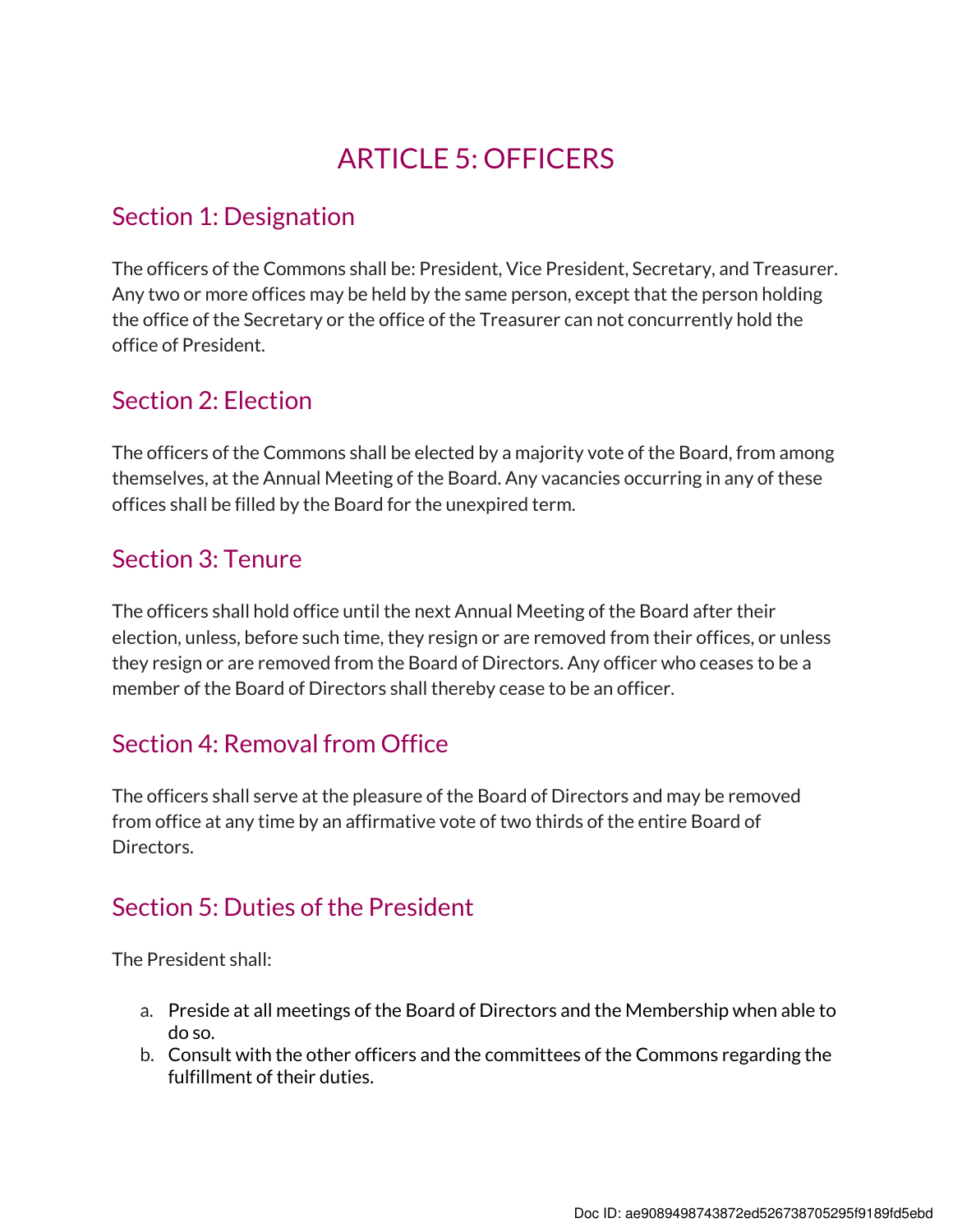- c. Ensure that an agenda is prepared for every meeting of the Membership and the Board of Directors.
- d. Call special meetings of the Membership or Board of Directors when petitioned to do so in accordance with these Bylaws.
- e. Carry out the duties assigned to the President regarding the removal of a Director.
- f. Perform such other duties as the Board of Directors may assign.

#### Section 6: Duties of the Vice President

The Vice President shall:

- a. Perform all duties of the President in the event that the President is absent or unable to perform these duties.
- b. Perform those duties assigned to the President regarding the resignation or removal of a Director when the President is disqualified from performing these duties.
- c. Ensure that up-to-date copies of these Bylaws (incorporating any duly approved amendments) are maintained by the Commons; answer all questions from the Board regarding these Bylaws; and ensure that all actions of the Membership and Board of Directors comply with these Bylaws.
- d. Ensure that any and all committees established by the Board of Directors are constituted as the Board has directed and meet as necessary and appropriate.
- e. Perform such other duties as the Board of Directors may assign.

#### Section 7: Duties of the Secretary

The Secretary shall:

- a. Ensure that a list of all Members and their mailing and email addresses are maintained by the Commons.
- b. Ensure that proper notice of all meetings of the Membership and the Board of Directors is given.
- c. Ensure that motions and votes in meetings of the Board are accurately represented to those present and are accurately recorded in the minutes.
- d. Ensure that minutes of all meetings of the Membership and the Board of Directors are recorded and kept on permanent record.
- e. Ensure that all deeds, title papers, leases, and other documents establishing the Common's interest in Agricultural Land and rights in particular matters are systematically and securely maintained.
- f. Perform such other duties as the Board of Directors may assign.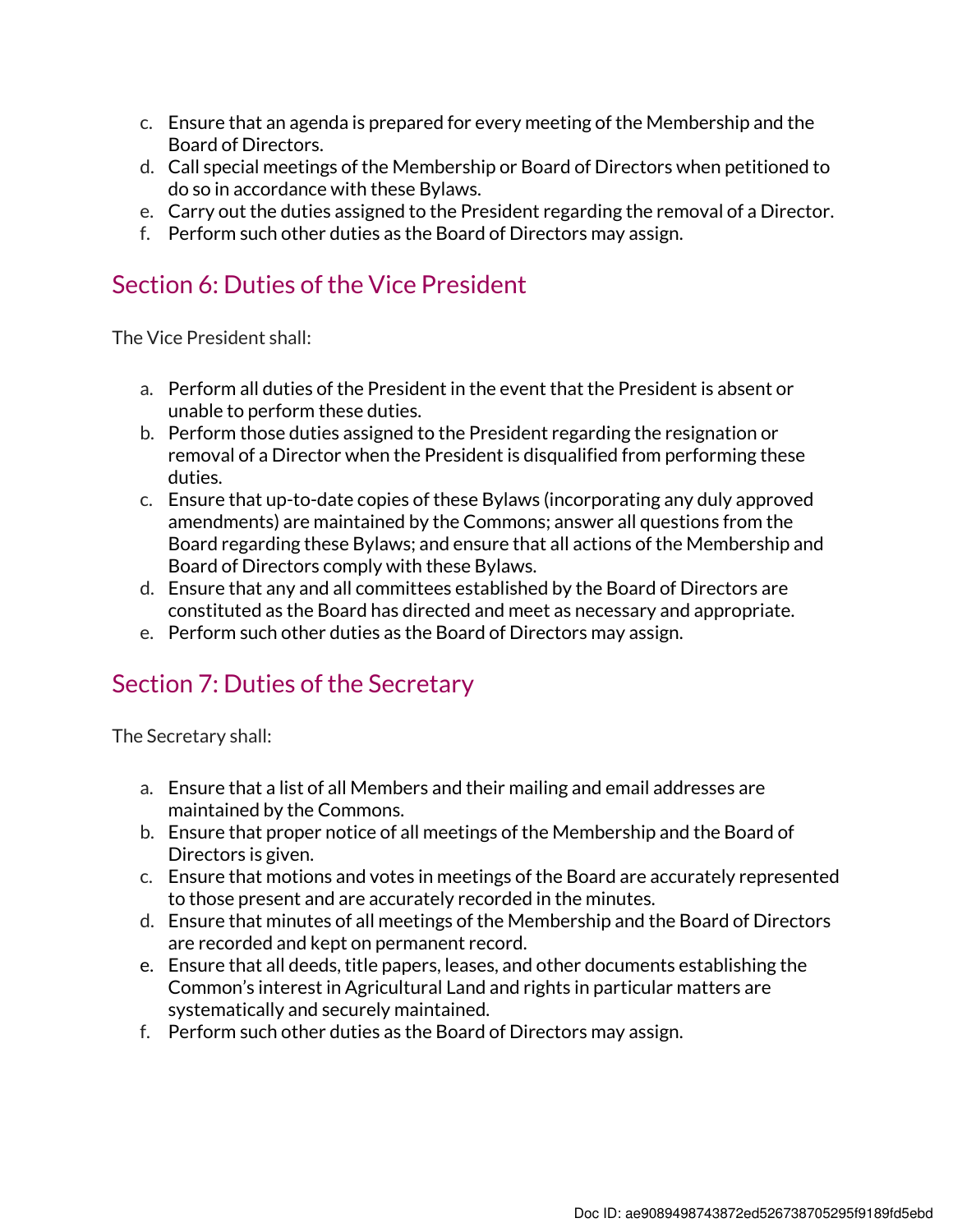### Section 8: Duties of the Treasurer

The Treasurer shall oversee the finances of the Commons. Specifically, the Treasurer shall:

- a. Ensure that the financial records of the Commons are maintained in accordance with sound accounting practices.
- b. Ensure that funds of the Commons are deposited in the name of the Commons in accordance with these Bylaws.
- c. Ensure that all money owed to the Commons is duly collected and that all gifts of money or Agricultural Land to the Commons are duly received.
- d. Ensure the proper disbursement of all income, less expenses, to Agrarian Land Trust.
- e. Ensure that accurate financial reports (including balance sheets and revenue and expense statements) are prepared and presented to the Board every six months of each fiscal year.
- f. Ensure that such reports and returns as may be required by various government agencies are prepared and filed in a timely manner.
- g. Ensure that an annual operating budget is prepared and presented to the Board for its approval prior to the beginning of each fiscal year.

## ARTICLE 6: MAINTENANCE OF LAND

## Section 1: Encumbrance of Land

The decision to mortgage or otherwise encumber Agricultural Land owned by the Commons shall require the approval of the Board of Directors, the unanimous consent of any parties to whom such land is leased, and allowable by Agrarian Land Trust bylaws, and approved by Agrarian Land Trust Board, and shall not exceed 20% of the equity in land. Any such encumbrance shall be subordinated to any leases relating to such land. Allowable exceptions include: conservation or affirmative easements, Agrarian Land Trust Option and/or Right to Recovery, and other similar and aligned encumbrances that enhance the mission and intent of Agrarian Land Trust and the Commons.

## Section 2: Transferring Land

If Capay Valley Agrarian Commons should dissolve as a corporation for any reason, or cease to engage in carrying out the purposes set forth in its Articles of Incorporation, all of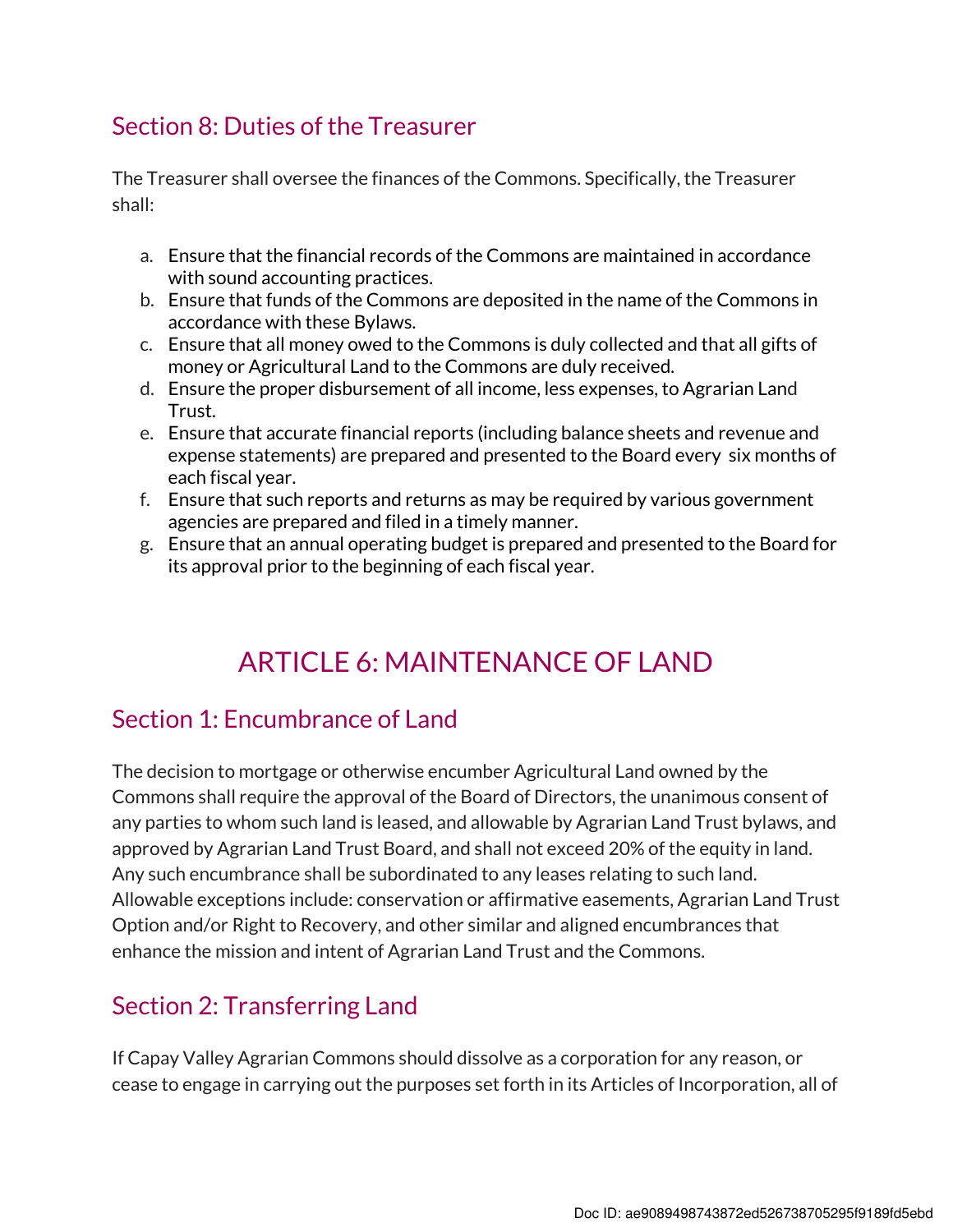its properties shall be transferred to Agrarian Land Trust. Provided, however, that if Agrarian Land Trust has dissolved as a corporation prior to the dissolution of the Commons, such properties shall be transferred to the nonprofit fund, foundation, or corporation designated by Agrarian Land Trust which is organized and operated exclusively for charitable purposes and which has established its tax-exempt status under IRC 501(c)(3).

Provided further that if such organization has also dissolved or is unable to steward the Common's properties, the Commons shall make every reasonable effort to (in order of priority):

- Transfer to the people who have been stewarding the land as an Agrarian Commons, especially if those people are indigenous or people of color.
- Transfer to an indigenous community located near each parcel, regardless of whether such community is federally recognized.
- Transfer to a people of color-led land-based organization.
- Transfer to a land-based organization near the location of each parcel.
- Transfer to a land-based organization that has adequate funding, knowledge, resources, and demonstrated commitment to manage the land as a commons.
- Transfer to a land-based organization that is highly democratic.

Notwithstanding the above, a parcel of land may be sold on the open market when it is not a viable or integral component of agriculture, agrarian, community, and/or ecological health and viability of the whole Commons pursuant to a resolution adopted by an affirmative vote by at least two-thirds (⅔) of the entire Board of Directors and with the approval of the Board of Agrarian Land Trust and agreement to waive the Option, Right to Recover, or other similar deed encumbrance rights held by Agrarian Land Trust.

If any of the Common's land is to be sold on the open market, any lessees of the Commons on that land shall have a first right to purchase the land at its current appraised value. Any and all sales are subject to existing leases, and subsequent buyers are bound by existing leases at the time of sale.

## ARTICLE 7: AMENDMENT OF ARTICLES OF INCORPORATION AND BYLAWS

The Articles of Incorporation may be amended and these Bylaws may be amended or may be repealed and new Bylaws adopted only by: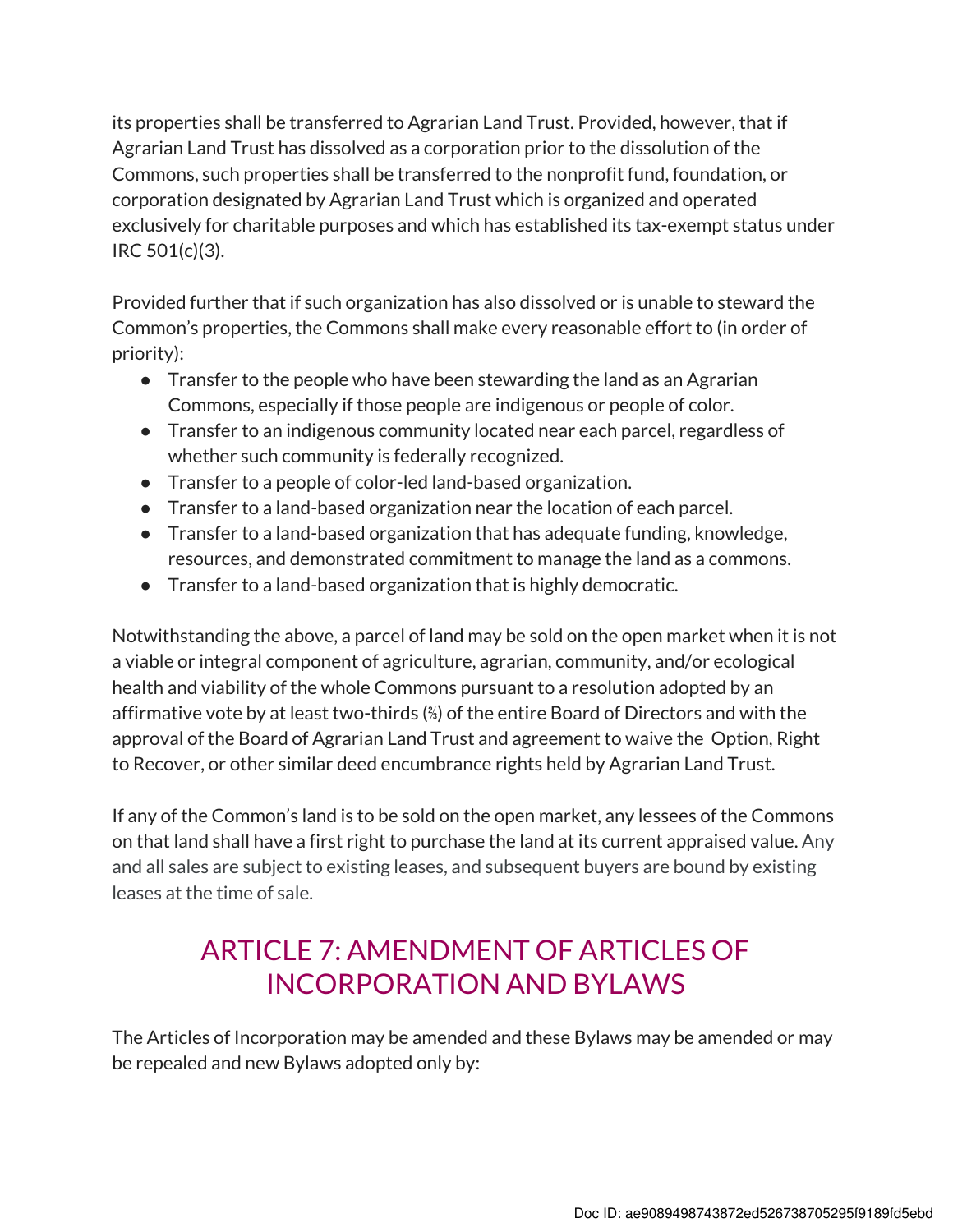- a. An affirmative vote by two-thirds (⅔) of the entire Board of Directors at any regular or special Board meeting, provided that written or email notice of such meeting has set forth the proposed amendment or replacement, with appropriate explanations thereof; and
- b. Approval by the Board of Agrarian Land Trust;

Provided, however, that the Board of Directors shall amend the Articles of Incorporation or Bylaws if directed by Agrarian Land Trust in order to maintain the Common's recognition as a 501(c)(2) title holding organization.

## ARTICLE 8: DISSOLUTION

A decision to dissolve the Commons and to distribute the Common's assets in a particular manner in accordance with the Articles of Incorporation shall require:

- a. An affirmative vote by two-thirds (⅔) of the entire Board of Directors at any regular or special Board meeting, provided that written or email notice of such meeting has included a full description of a proposed plan of dissolution; and
- b. Approval by the Board of Agrarian Land Trust.

If the Commons should dissolve for any reason, all of the Agricultural Land, business, assets, and income of the Commons remaining after payment of all debts and liabilities of the Commons shall be distributed in accordance with Article 6, Section 2 above.

## ARTICLE 9: MISCELLANEOUS PROVISIONS

- A. Fiscal Year. The fiscal year of the Commons shall begin on January 1 of each year, and shall end on December 31 of each year.
- B. Office. The principal office of the Commons shall be located at its principal place of business or such other place as the Board of Directors may designate. The Commons may have such other offices, either within or outside the State of California, as the Board of Directors may designate or as the business of the Commons may require from time to time.
- C. Deposit of Funds. All funds of the Commons not otherwise employed shall be deposited in such banks, trust companies, or other reliable depositories as the Board of Directors from time to time may determine, with a preference for credit unions and other cooperative financial institutions.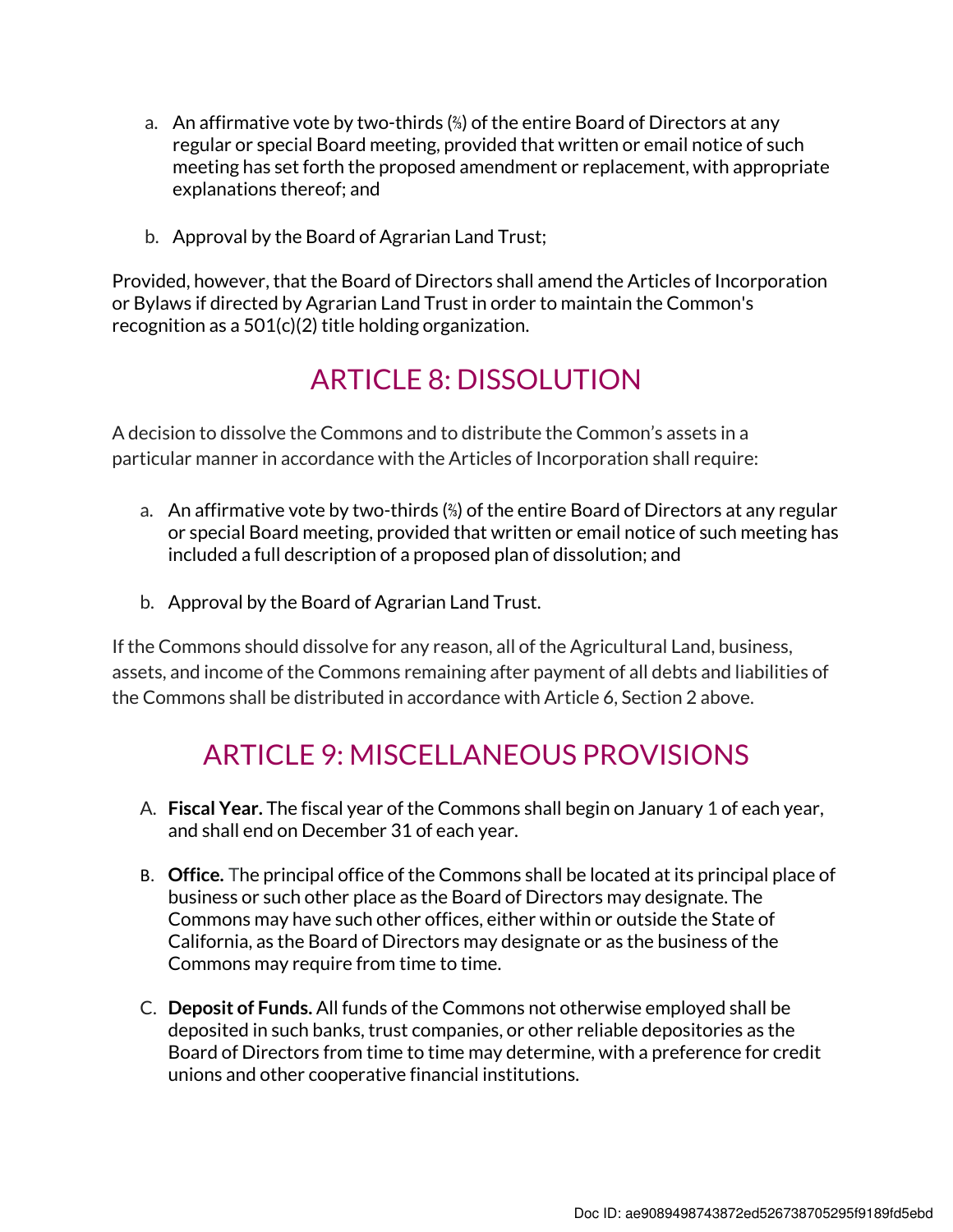- D. Checks, etc. All checks, drafts, endorsements, notes and evidences of indebtedness of the Commons shall be signed by such officers or agents of the Commons and in such manner as the Board of Directors from time to time may determine. Endorsements for deposits to the credit of the Commons shall be made in such manner as the Board of Directors from time to time may determine.
- E. Loans. No loans or advances shall be contracted on behalf of the Commons, and no note or other evidence of indebtedness shall be issued in its name, except as authorized by the Board of Directors. Any such authorization shall relate to specific transactions.
- F. Contracts. Any officer or agent of the Commons specifically authorized by the Board of Directors may, on behalf of the Commons, enter into those contracts or execute and deliver those instruments that are specifically authorized by the Board of Directors. Without the express and specific authorization of the Board of Directors, no officer or other agent of the Commons may enter into any contract or execute and deliver any instrument in the name of the Commons.
- G. Indemnification. Any person (and/or the heirs, executors and administrators of such person) made or threatened to be made a party to any action, suit or proceeding by reason of the fact that he, she, or they is or was a Director or Officer of the Commons shall be indemnified by the Commons against any and all liability and the reasonable expenses, including attorney's fees and disbursements, incurred by him, her, or their (or his, her, or their heirs, executors, or administrators) in connection with the defense or settlement of such action, suit, or proceeding, or in connection with any appearance therein, except in relation to matters as to which it shall be adjudged in such action, suit or proceeding that such Director or Officer is liable for negligence or misconduct in the performance of his, her, or their duties.
- H. Books and Records. The Commons shall keep the following records at its registered office or its principal office in the State of California
	- a. Current copies of its Articles of Incorporation and Bylaws, as amended;
	- b. Correct and adequate records of accounts and finances;
	- c. A record of officers' and Directors' names and addresses;
	- d. Minutes of the proceedings of its Members and Board of Directors, and any minutes that may be maintained by committees having any of the authority of the Board of Directors;
	- e. Copies of such documents as may be required by law to be made publicly available, including copies of its application for recognition of tax-exempt status on Form 1024 and copies of its Form 990; and
	- f. Such other records as may be necessary or advisable, including but not limited to: property tax invoices and payment, annual monitoring report, building/property/site assessment and plan, conservation easement monitoring reports, and soil and ecosystem data.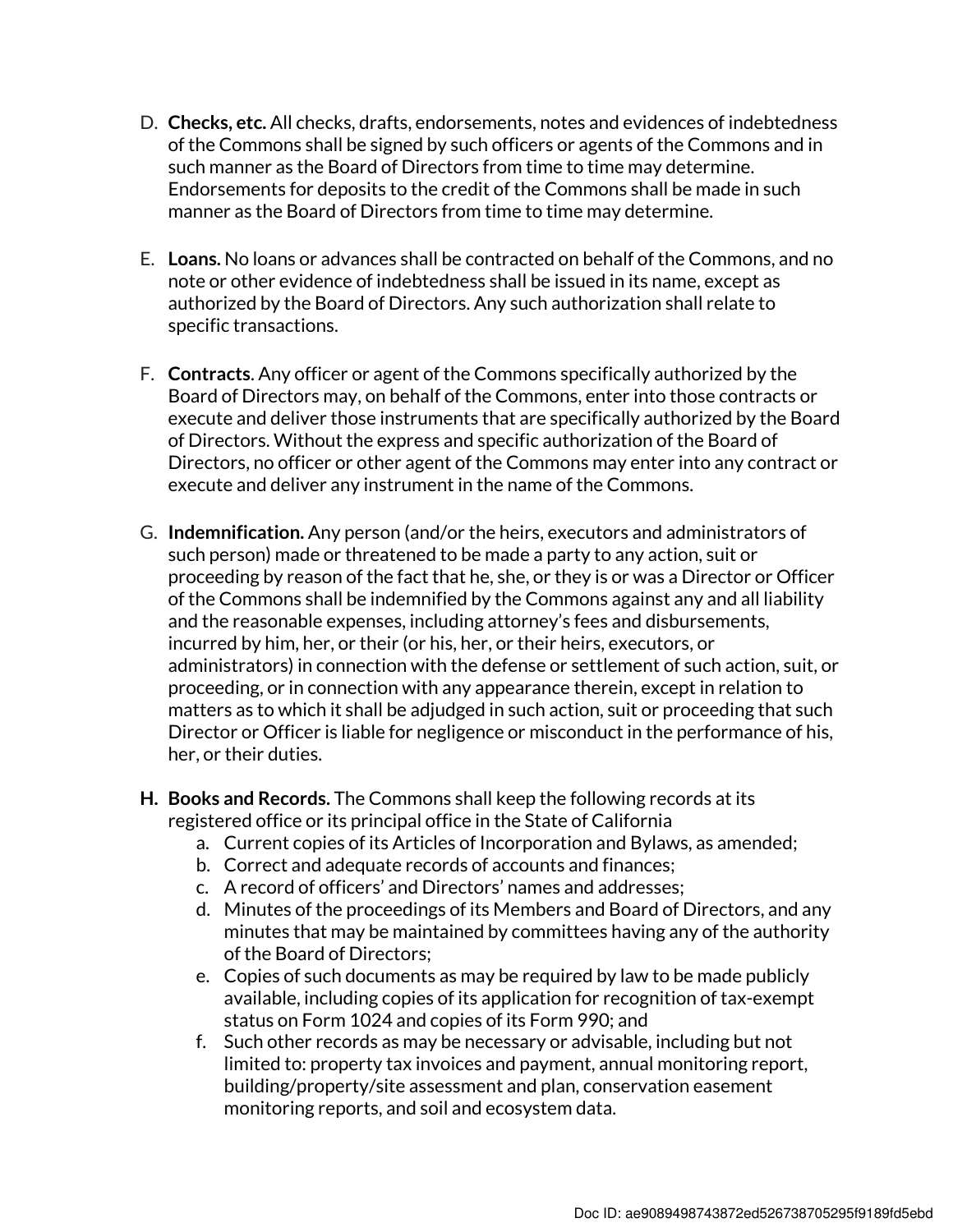Such records shall be made available in any manner and by any means as required by law, as applicable. All books and records of the Commons shall be open at any reasonable time to inspection by any Director.

- I. Loans to Directors and Officers Prohibited. No loans or advances shall be made by the Commons to any of its Directors or officers.
- J. Taxes, Fees, Insurance, Endowments. The Commons shall keep current property taxes and fees, maintain insurance on all real estate and assets, and maintain land and building endowment funds. If Agrarian Land Trust is maintaining endowments for the Commons, then the Commons shall fund maintenance of land and buildings with such endowments.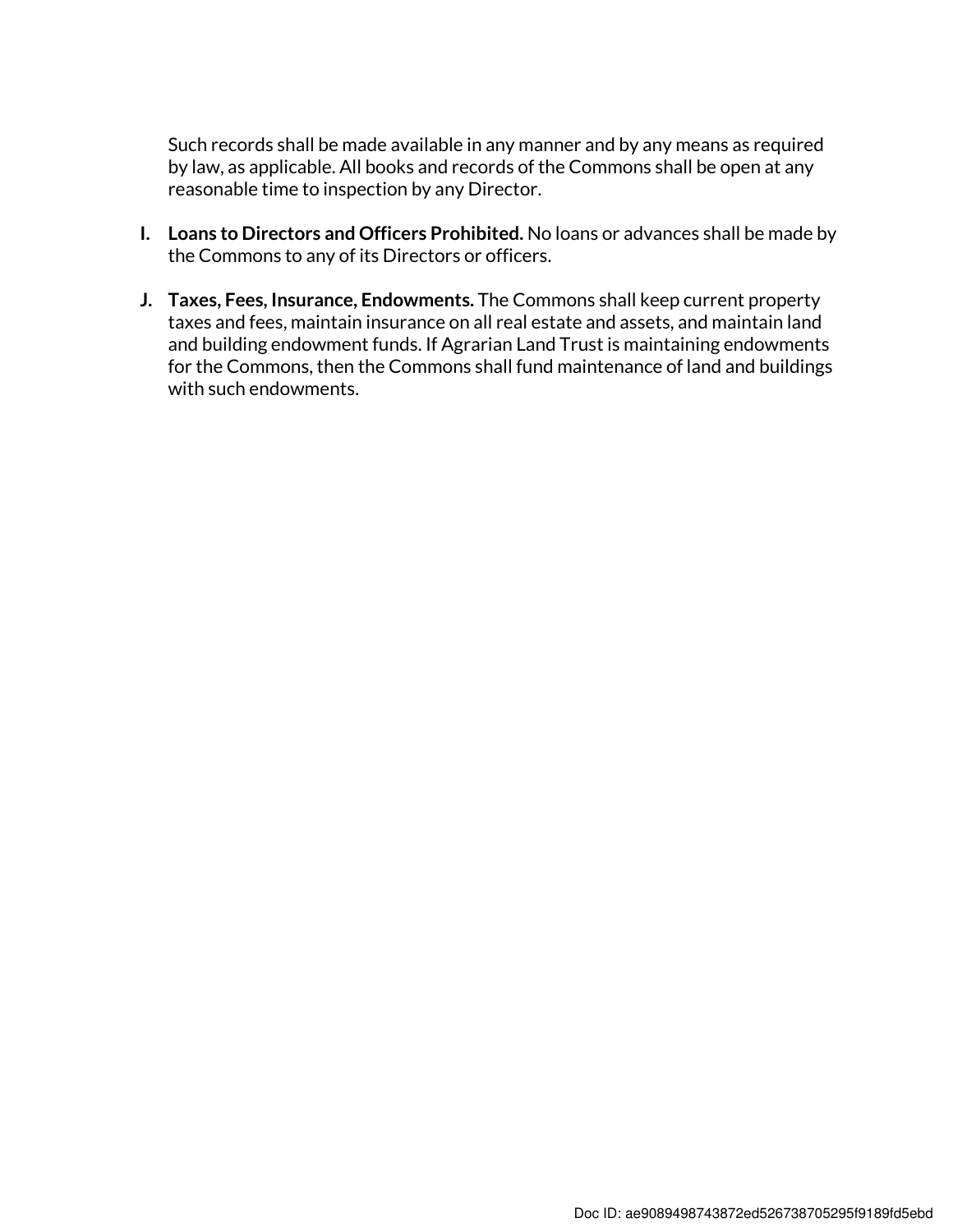Cameron Rhudy

Adopted on: (DATE) 10/12/2020; Cameron Rhudy, Incorporating Attorney

Amended on: (DATE)

Amended on: (DATE)

Amended on: (DATE)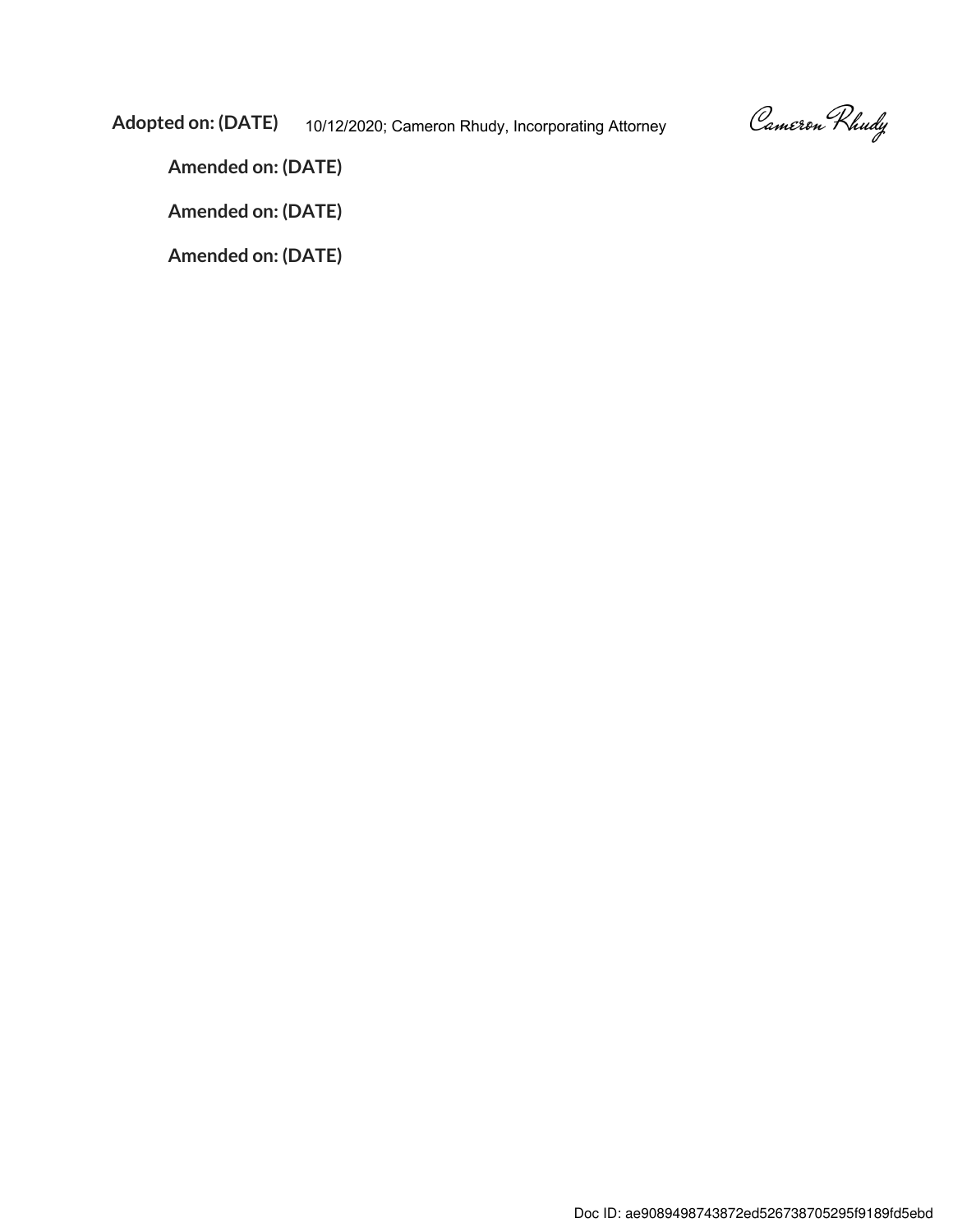## **V** HELLOSIGN

| <b>TITLE</b>                   | Consent of Directors in Lieu of a Meeting |
|--------------------------------|-------------------------------------------|
| <b>FILE NAME</b>               | Capay Valle0.07.01.pdf and 1 other        |
| <b>DOCUMENT ID</b>             | ae9089498743872ed526738705295f9189fd5ebd  |
| <b>AUDIT TRAIL DATE FORMAT</b> | MM / DD / YYYY                            |
| <b>STATUS</b>                  | • Completed                               |

#### Document History

| <b>SENT</b>   | 07 / 08 / 2020<br>18:10:59 UTC | Sent for signature to Gwenaël Engelskirchen<br>(BEANPOLE99@msn.com), Kendra Johnson<br>(kendra@agrariantrust.org), Ian McSweeney<br>(ian@agrariantrust.org), Tim Mueller (tim@riverdogfarm.com),<br>Paul Muller (paul@fullbellyfarm.com) and Thomas Nelson<br>(thomas@kitchentableadvisors.org) from cameron@theselc.org<br>IP: 216.93.207.103 |
|---------------|--------------------------------|------------------------------------------------------------------------------------------------------------------------------------------------------------------------------------------------------------------------------------------------------------------------------------------------------------------------------------------------|
| O             | 07 / 08 / 2020                 | Viewed by Thomas Nelson (thomas@kitchentableadvisors.org)                                                                                                                                                                                                                                                                                      |
| <b>VIEWED</b> | 18:47:27 UTC                   | IP: 38.80.145.82                                                                                                                                                                                                                                                                                                                               |
| <b>SIGNED</b> | 07 / 08 / 2020<br>18:48:02 UTC | Signed by Thomas Nelson (thomas@kitchentableadvisors.org)<br>IP: 38.80.145.82                                                                                                                                                                                                                                                                  |
| O,            | 07 / 09 / 2020                 | Viewed by Kendra Johnson (kendra@agrariantrust.org)                                                                                                                                                                                                                                                                                            |
| <b>VIEWED</b> | 04:59:43 UTC                   | IP: 47.143.66.146                                                                                                                                                                                                                                                                                                                              |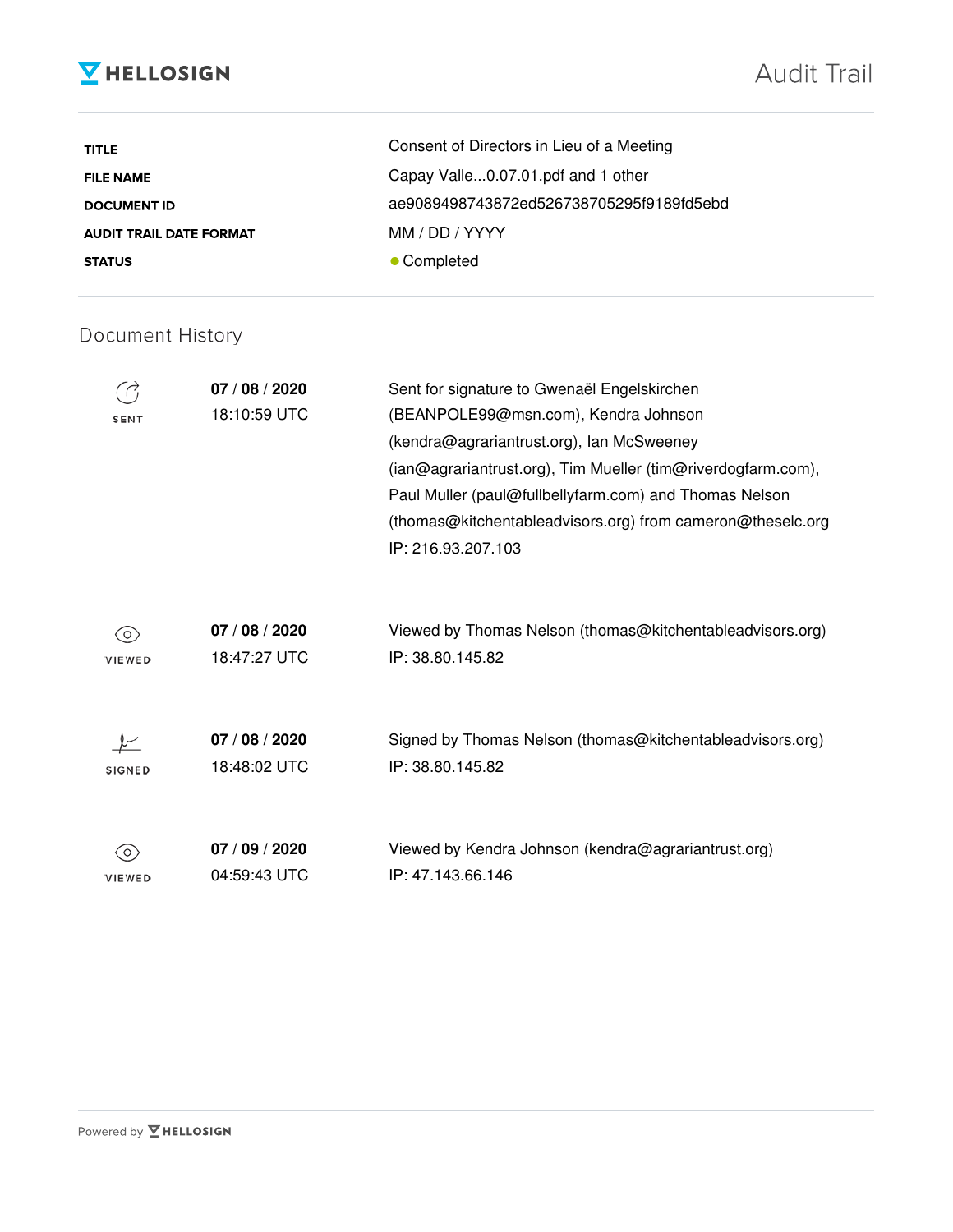## **V** HELLOSIGN

| <b>TITLE</b>                   | Consent of Directors in Lieu of a Meeting |
|--------------------------------|-------------------------------------------|
| <b>FILE NAME</b>               | Capay Valle0.07.01.pdf and 1 other        |
| <b>DOCUMENT ID</b>             | ae9089498743872ed526738705295f9189fd5ebd  |
| <b>AUDIT TRAIL DATE FORMAT</b> | MM / DD / YYYY                            |
| <b>STATUS</b>                  | • Completed                               |

#### Document History

| <b>SIGNED</b> | 07 / 09 / 2020<br>05:06:38 UTC | Signed by Kendra Johnson (kendra@agrariantrust.org)<br>IP: 47.143.66.146 |
|---------------|--------------------------------|--------------------------------------------------------------------------|
| O)<br>VIEWED  | 07 / 12 / 2020<br>18:50:38 UTC | Viewed by Paul Muller (paul@fullbellyfarm.com)<br>IP: 38.80.145.82       |
| <b>SIGNED</b> | 07/12/2020<br>18:52:53 UTC     | Signed by Paul Muller (paul@fullbellyfarm.com)<br>IP: 38.80.145.82       |
| (O)<br>VIEWED | 07 / 15 / 2020<br>16:16:42 UTC | Viewed by Ian McSweeney (ian@agrariantrust.org)<br>IP: 73.182.144.149    |
| <b>SIGNED</b> | 07 / 15 / 2020<br>16:18:53 UTC | Signed by Ian McSweeney (ian@agrariantrust.org)<br>IP: 73.182.144.149    |
| VIEWED        | 07 / 17 / 2020<br>17:39:01 UTC | Viewed by Gwenaël Engelskirchen (beanpole99@msn.com)<br>IP: 47.154.65.74 |